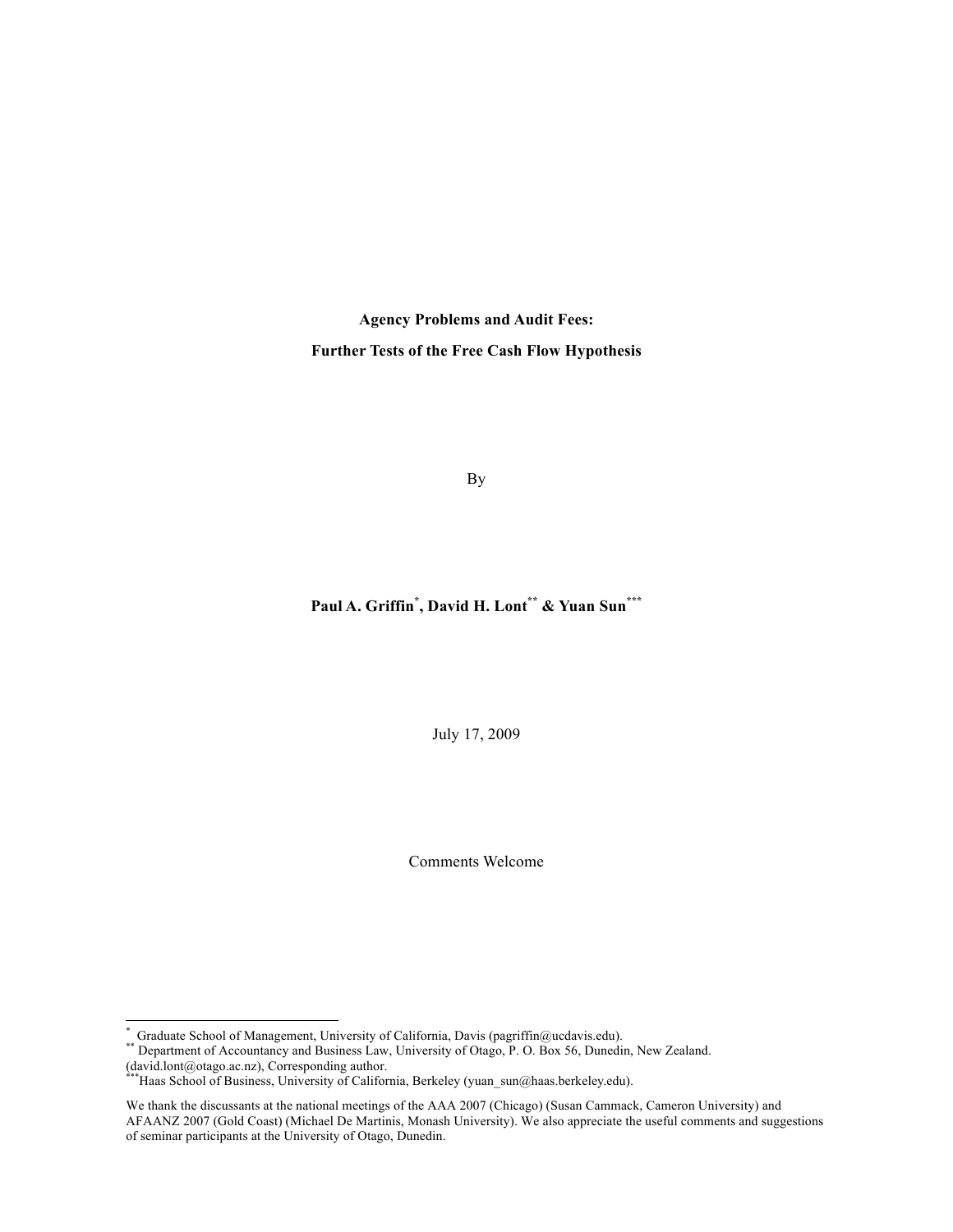# **Agency Problems and Audit Fees: Further Tests of the Free Cash Flow Hypothesis**

# **Abstract**

This study finds that the agency problems of companies with high free cash flow (FCF) and low growth opportunities induce auditors of companies in the United States to raise audit fees to compensate for the additional effort. We also find that high FCF companies with high growth prospects have higher audit fees. In both cases, higher debt levels moderate the increased fees, consistent with the role of debt as a monitoring mechanism. Other mechanisms to mitigate the agency costs of FCF such as dividend payout and share repurchase (not studied earlier) do not moderate the higher audit fees.

**Keywords**: Audit fees, Free cash flow hypothesis, Agency problems

**JEL Classification:** C30, K22, L80, M40, M41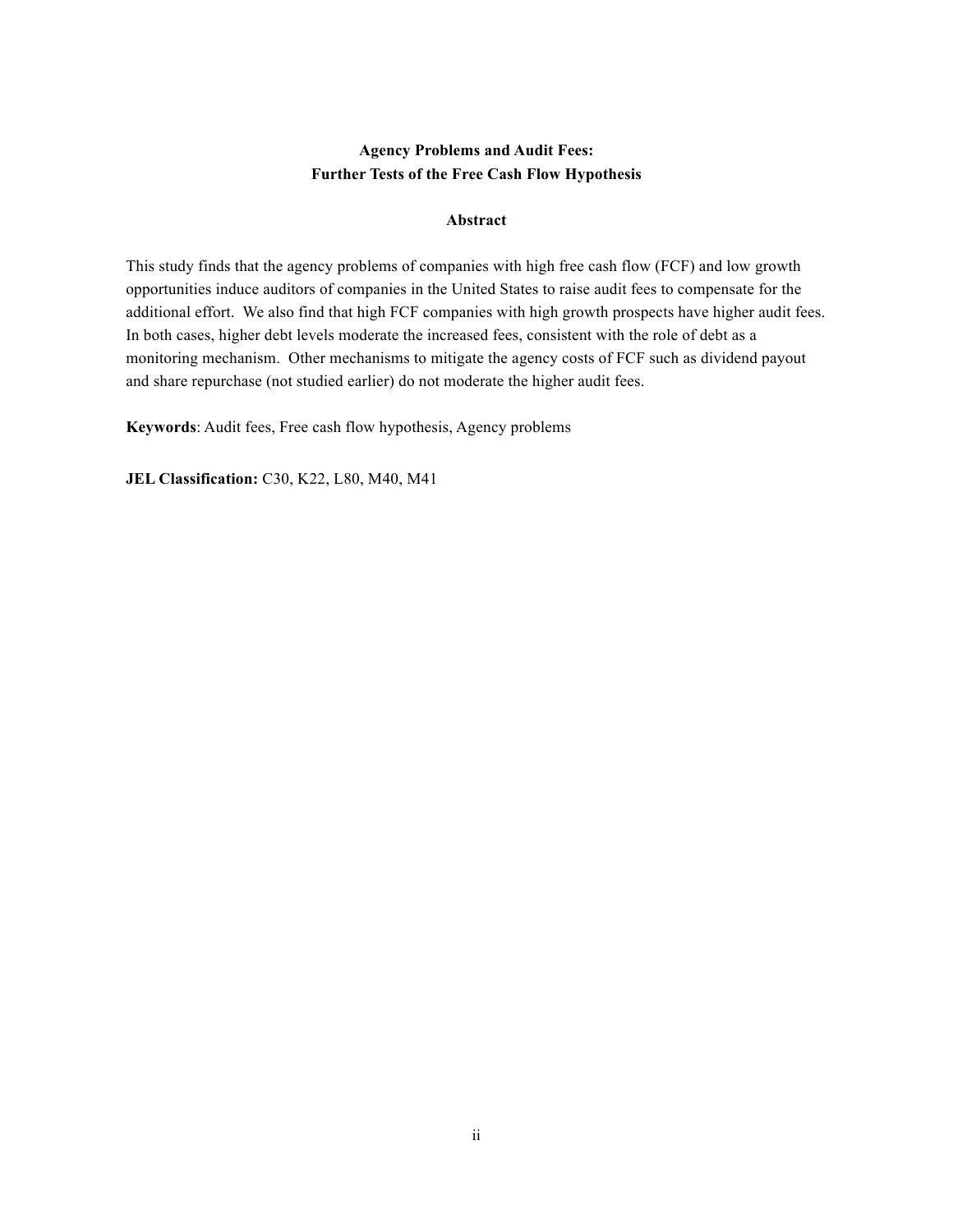# **Agency Problems and Audit Fees: Further Tests of the Free Cash Flow Hypothesis**

### **1. Introduction**

This study provides further evidence on whether audit fees vary in relation to the agency problems that can arise in companies with excess free cash flow  $(FCF)$ .<sup>1</sup> Our goal is to understand better the mixed evidence in the literature thus far. We test several hypotheses about how FCF and company growth opportunities interact to induce auditors to charge higher audit fees to compensate for the additional risk and effort from FCF agency problems. For example, audit fees should be higher for companies with high FCF and low growth prospects if this encourages managers to invest FCF unwisely and mask such behavior by manipulating the financial statements. Audit fees should also be higher for companies with high FCF and high growth prospects. Unlike companies with low FCF and high growth potential that often issue shares to raise cash for valuable investment projects (Myers and Majluf 1984), companies with high FCF and high growth prospects can fund growth internally, which attracts less capital market scrutiny. Companies with high FCF and high growth propects also tend to have less debt (Myers 1977, Barclay and Smith 1995), which reduces debt monitoring and, thus, evinces greater auditor involvement. Because the evidence thus far studies companies in smaller capital markets, where agency problems can be less evident empirically, we conduct our analysis on a sample of large U. S. public companies. Richardson (2006), for example, argues that overinvestment of FCF can be a serious problem for U. S. traded companies.

Jensen (1986) hypothesizes that the combination of high FCF and low growth prospects encourages managers to engage in non-value-maximizing activities. Some studies examine acquisition

 $\frac{1}{1}$ <sup>1</sup> We define free cash flow as cash flow in excess of that required to fund positive net present value investments not distributed to shareholders. See, also section 2 for further discussion.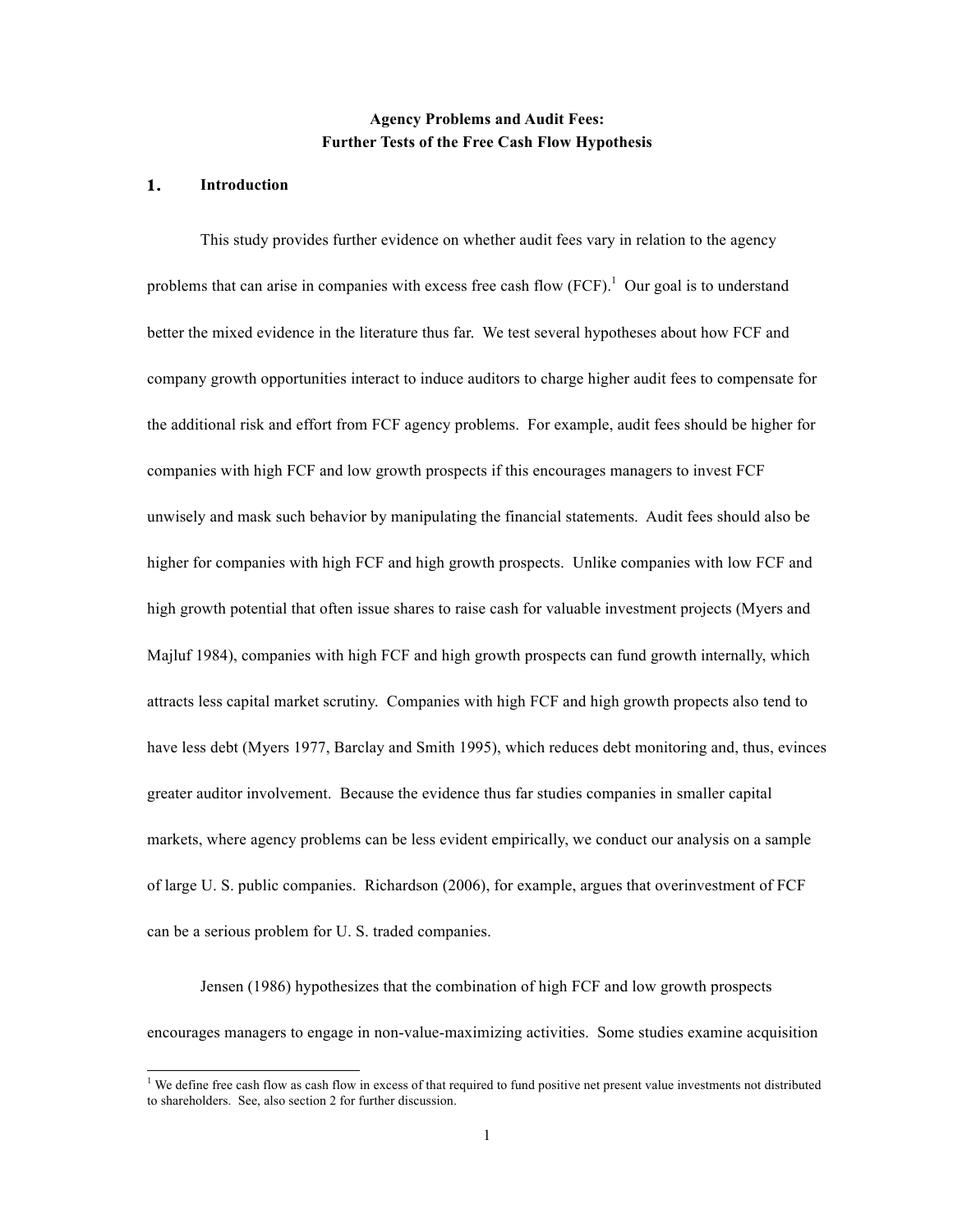decisions and find that the presence of FCF leads managers to act sub-optimally (Lang et al. 1991, Harford 1999). Others find that managers in high FCF companies prefer to invest in negative net present value (NPV) projects rather than to pay dividends (Robin 1990). Collectively, these and other studies, reviewed in section 2, support the FCF hypothesis.

By comparison, the evidence on a link between the FCF hypothesis and auditing is far from settled. Gul and Tsui (1998, 2001) investigate whether the agency problems of FCF vary with audit risk and effort as reflected in audit fees. The risk and effort aspects of the FCF and audit fee association, however, are not differentiated in their testing. Based on Hong Kong and Australian companies, Gul and Tsui (1998, 2001) document a positive relation between the agency problems of FCF and audit fees for low growth companies. They also show that higher debt weakens the positive relation. For high growth companies (their control sample), they find an insignificant relation between FCF and audit fees and no evidence of a moderating role of debt. Ferguson and Taylor (2007) question the positive relation between FCF agency problems and audit fees and argue that Gul and Tsui (1998, 2001) may have stretched the role of auditing too far. Based on Australian companies, Ferguson and Taylor (2007) find no evidence of a positive association between FCF and audit fees or of the moderating role of debt. They interpret their results in keeping with Australian Auditing Standard 202 (AUS 2002), which states that the role of an audit as a governance mechanism should not extend beyond assurance of the "identified financial reporting framework" (AUS 202.02) and, therefore, auditors have no need to incorporate the risks of agency problems of FCF into a statutory audit.

These prior studies, thus, offer mixed evidence on the relation between audit fees and the agency problems of FCF. We also contend that companies with high FCF and high growth prospects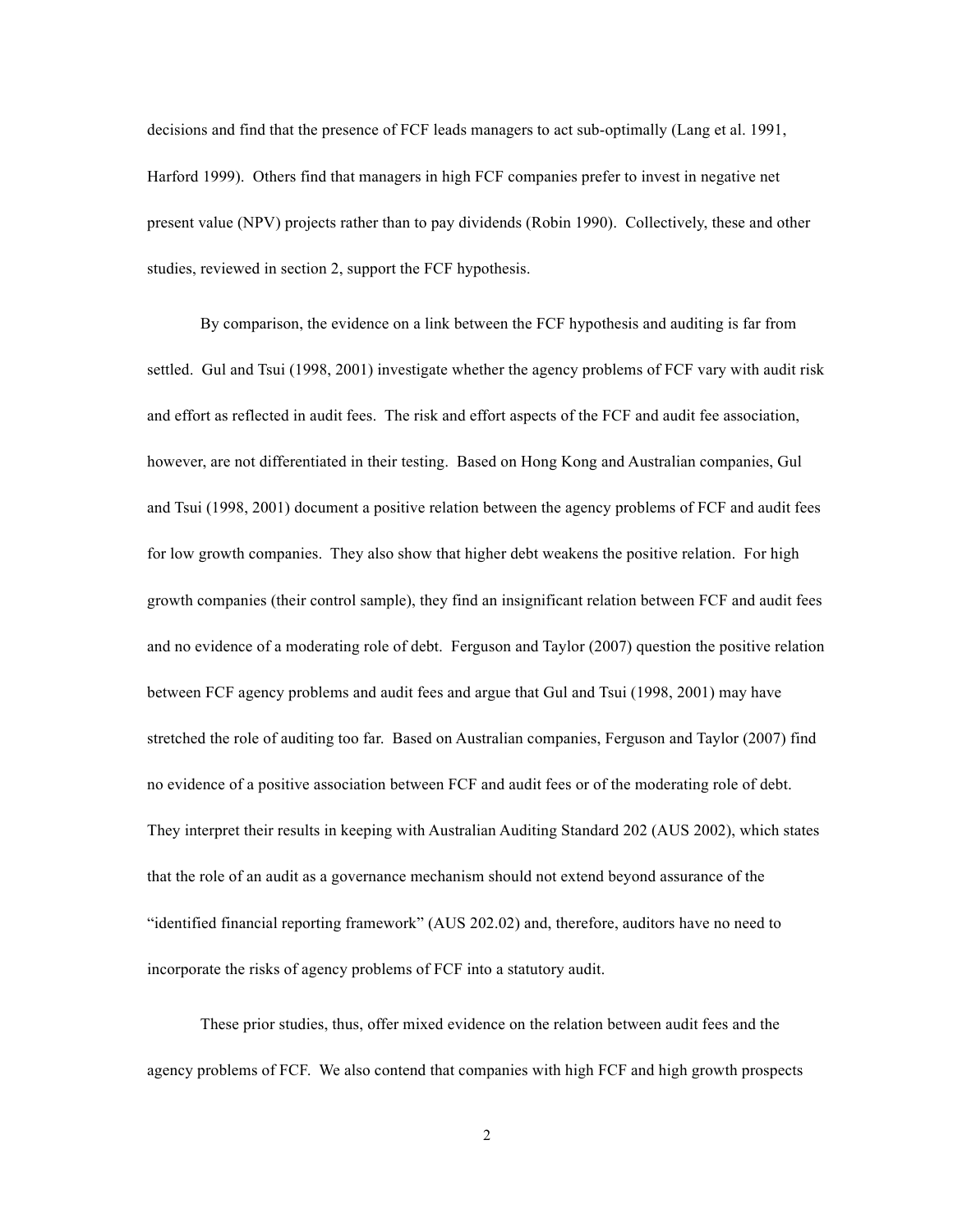have higher audit fees. First, these companies can fund growth opportunities internally and are, thus, less subject to capital market scrutiny, which may require more auditing involvement. Second, these companies can be more difficult to audit when they involve intangible assets and growth options, which potentially increase audit effort and risk. Third, the literature offers empirical evidence (Myers 1977) that high growth companies have lower debt levels to prevent loss from the underinvestment problem, and such relative lack of debt monitoring creates additional monitoring duties for auditors.

Also, the relation between FCF and audit fees has not been tested in the context of a more diverse and complex capital market such as the United States (compared to Australia and Hong Kong), where agency issues can be more acute, in that companies are typically larger and auditors' responsibilities and liability clearly extend beyond the financial statement audit.<sup>2</sup> Richardson (2006) documents that for non-financial companies in the U. S. during 1988-2002, the average company overinvests 27 percent of its available FCF. Our first objective is to test the audit fee/FCF relation in the context of U. S. capital markets.

Companies often use debt to monitor (and mitigate) the agency problems of FCF, as this reduces the funds available to managers. However, capital reduction or increased dividend payout are also "good" mechanisms to manage excess cash, although such payouts may be less effective than debt, according to Jensen (1986). Gul and Tsui (1998) find that debt interacts with high FCF/low growth companies to reduce audit fees, but do not test the effects on audit fees of alternative mechanisms such

 $2$  U. S. auditing standards as promulgated by the Public Company Accounting Oversight Board (PCAOB) may require a broader auditors' responsibility compared to Australian or Hong Kong auditing standards. For example, PCAOB Auditing Standard No. 5–An Audit of Internal Control Over Financial Reporting That Is Integrated with An Audit of Financial Statements (June 12, 2007), (and its predecessor, PCAOB Auditing Standard No. 2, 2002) emphasizes the importance of an overall risk assessment in planning the audit, and includes an analysis of "matters affecting the industry in which the company operates, such as financial reporting practices, economic conditions, laws and regulations, and technological changes" and "matters relating to the company's business, including its organization, operating characteristics, and capital structure." (p. 399). While *current* Australian standards (e.g., ASA 315) are similar to the PCAOB in this regard, ASA 315 became effective only for periods commencing on or after 1 July 2006, which is mostly outside of our study period (2000-2006).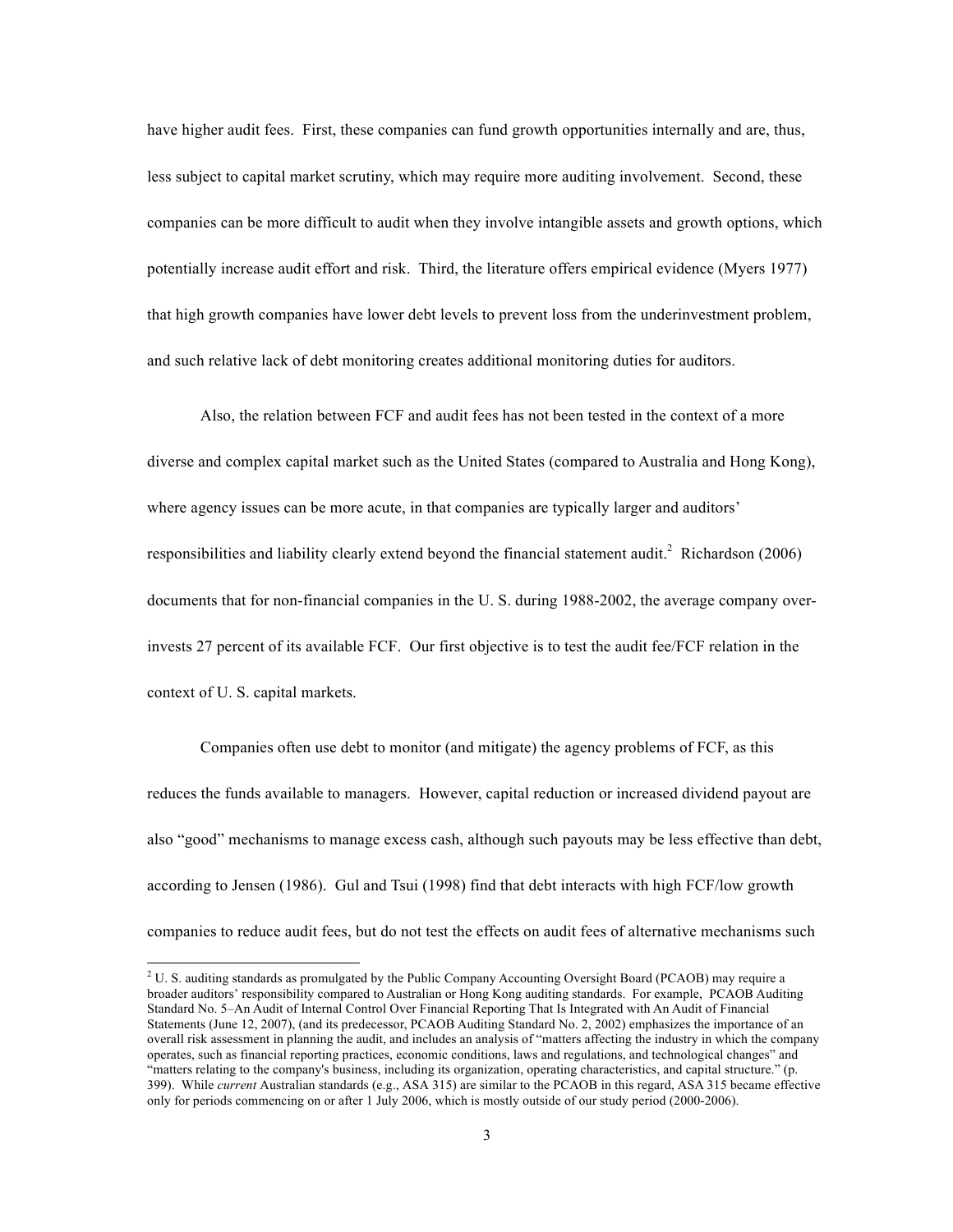as dividend payout or a share repurchase program. We test whether these alternative mechanisms moderate the FCF and audit fee association as a second objective.

We analyze 16,771 U. S. company-year observations over 2000-2006. We state an audit fee model and use a low/high FCF dummy variable to test if high FCF companies associate with high audit fees after controlling for other determinants of audit fees. We also categorize the observations into four groups based on median FCF and growth partitions (companies with low FCF/low growth, low FCF/high growth, high FCF/low growth, and high FCF/high growth). This allows for an audit fee comparison of the four groups of companies simultaneously.<sup>3</sup> We also include interactions between FCF and audit effort and risk variables to differentiate the effort and risk arguments for the positive FCF and audit fee relation. We further interact FCF with the use of debt, dividends, and share repurchases for the moderating hypotheses.

We find that high FCF/low growth companies have higher audit fees, which supports the view that auditors recognize and address the agency problems of FCF, for instance, possible financial statement manipulation. However, unlike Gul and Tsui (1998, 2001) and Ferguson and Taylor (2007), we find that high FCF/high growth companies also have higher audit fees. While this relation could be due to financial statement manipulation, we also surmise that this reflects a lack of transparency of managers' investment behavior regarding positive NPV projects, coupled with an increased complexity in measuring such positive growth projects. Lastly, consistent with Jensen's (1986, 1988) debtmonitoring hypothesis, we find that higher debt moderates the agency cost of FCF as reflected in audit

 $3$  Gul and Tsui (1998) and Ferguson and Taylor (2007) test the relation between FCF and audit fees on low growth and high growth companies based on two separate regressions: low FCF/low growth companies with high FCF/low growth companies, and low FCF/high growth companies with high FCF/high growth companies. Our method has the advantage that it allows a comparison of the four groups of companies simultaneously.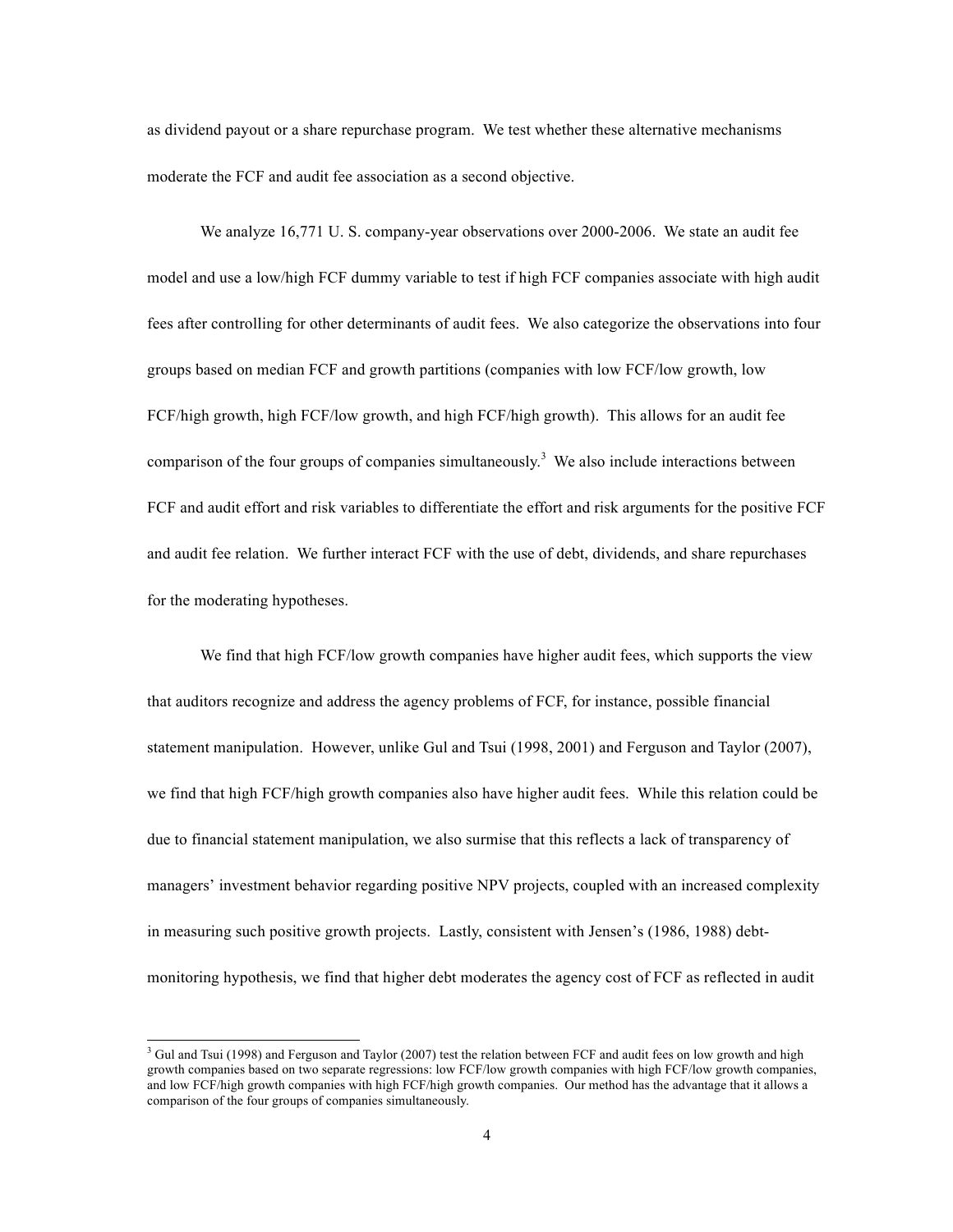fees. However, we find no evidence that dividend or share repurchase payouts play an equivalent moderating role.

Our paper, therefore, adds to the literature in three ways. First, unlike the previous work, we document that audit fees reflect the agency problems of FCF regardless of whether the company has good or bad growth prospects. Since we use methods similar to the prior work, this finding is best explained by the economic and institutional setting that we examine (U. S. capital markets), where the agency problems of FCF can be more significant for auditors than elsewhere. Indeed, from an audit risk or effort standpoint, it is unclear why we should expect agency costs to be differentially consequential for audit fees in high FCF/low growth versus high FCF/high growth situations, as the previous literature seems to imply. Second, there has been a considerable amount of research that tests the FCF theory on corporate transactions such as takeovers, acquisitions, and R&D investments. The recent availability of U. S. audit fee data provides a timely opportunity to examine the impact of such FCF agency costs in an auditing context. This is particularly useful in that prior work on the effects of FCF on corporate transactions has focused mostly on the U. S. market. Third, we extend the literature by investigating whether other control mechanisms such as dividend payout and share repurchases address the agency problem by helping companies reduce the pool of excess funds available for investment. The main implication of our work is that when high FCF companies create agency costs, shareholders can suffer too, from the cost of increased audit fees, and this seems to occur regardless of whether the FCF agency costs arise in low or high growth situations. Indeed, the additional auditing resources needed to remedy an arguably inefficient use of FCF by managers represents a deadweight cost to investors, and to the economy in general. Economically, we estimate that audit fees are higher by approximately \$82,000 for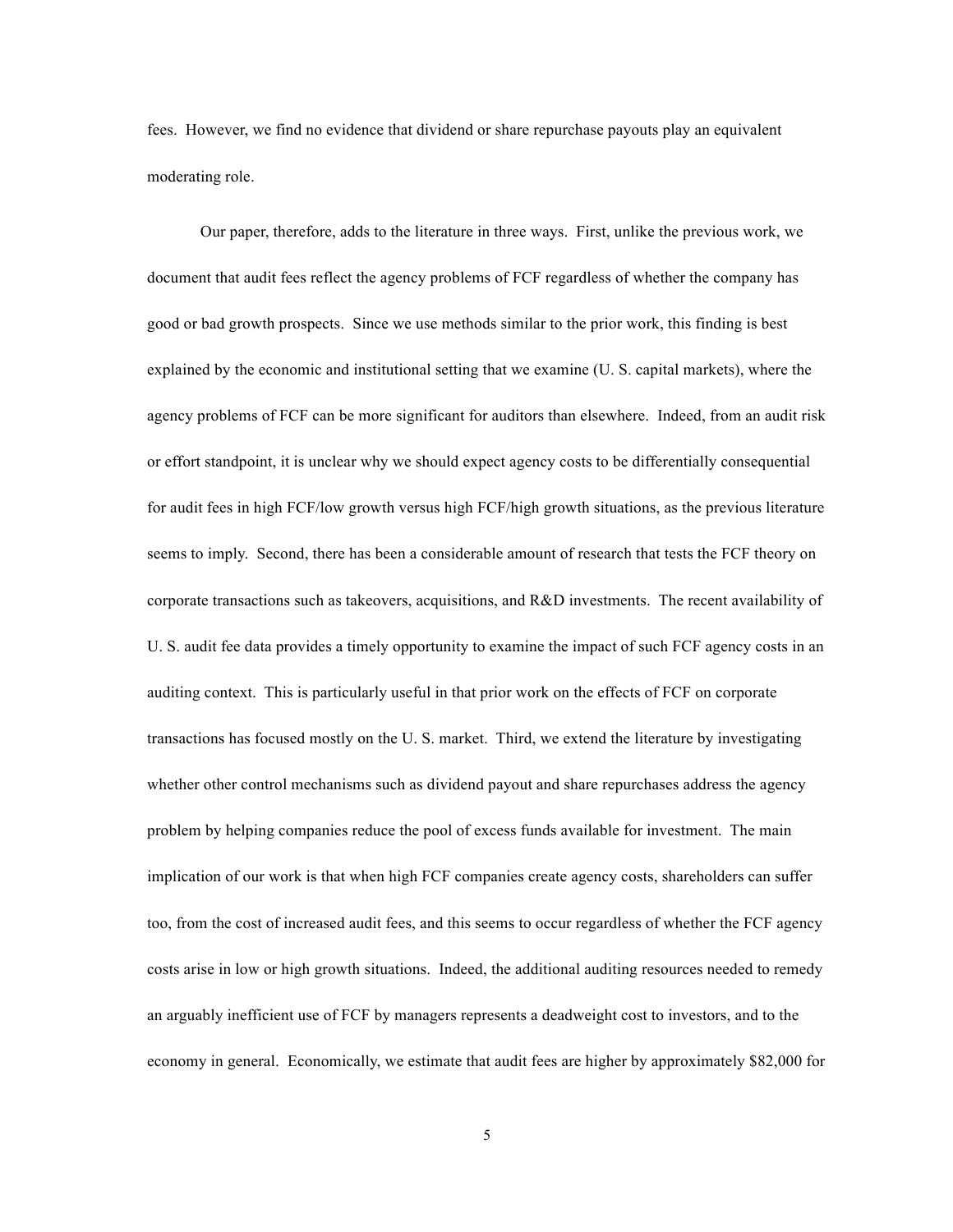the average high FCF company in our sample.

Section 2 reviews the related literature and outlines the hypotheses. Section 3 describes the research methods. Section 4 presents and discusses the results. Section 5 examines the robustness of the results to alternative procedures and definitions and section 6 concludes.

# **2. Literature and Hypotheses**

#### *2.1 Literature*

Jensen (1986) contends that FCF creates agency problems because of the increased likelihood of value destroying investments. He also suggests that the conflicts of interest between shareholders and managers may be more severe for a company with high FCF and low growth prospects. Many studies have subsequently investigated the implications of FCF for investment and financing activities (Blanchard et al. 1994, Shin and Stulz 1998, Harford 1999, Opler et al. 2001); and most support Jensen's hypothesis and confirm that the costly agency problems occur in companies with high FCF and poor investment opportunities.

We consider this hypothesis in an auditing context, specifically, whether audit fees might vary in relation to the agency problems of FCF. One reason is that managers of FCF companies may waste company resources on unwise projects and attempt to mitigate the deterioration of company value by manipulating the financial statements. Jaggi and Gul (2005) and Chung et al. (2005) show that increased audit risk and effort as a result of such manipulation leads to higher audit fees. The subjective nature of accruals alone may induce auditors to increase audit risk and effort and, thus, audit fees (Gul et al. 2003). The use of accruals may also raise questions about management credibility (Cohen et al. 2002). Similarly, auditors may recognize the potential for earnings management as an audit risk factor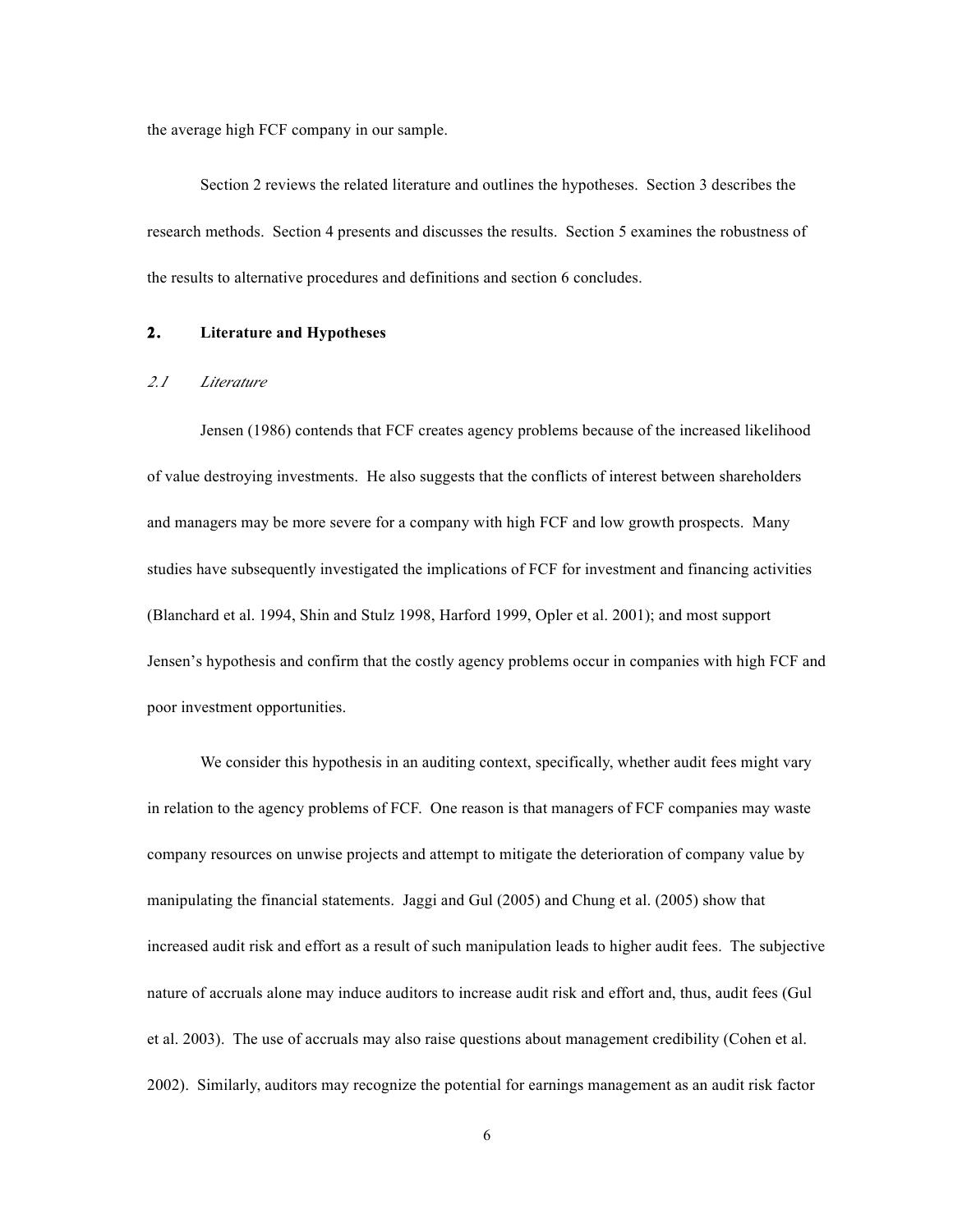(Bell et al. 2002).

While high FCF/low growth companies should reflect high agency costs, high FCF/high growth companies may also foster high agency costs and thus warrant additional auditing. For example, the latter companies can fund growth opportunities internally and may be less subject to capital market scrutiny (Myers and Majluf 1984). High growth companies can also be more difficult to audit. They have a higher ratio of market value (including future investment opportunities) to assets-in-place and, therefore, possess more intangible value, which can be harder to identify, measure, and audit. <sup>4</sup> As Tsui et al. (2001) suggest, opportunistic behavior can be particularly severe in high growth companies when managerial actions are difficult to observe, which can increase audit fees. Also, high FCF/high growth companies tend to have lower levels of debt (Myers 1977, Barclay and Smith 1995), with the lack of debt monitoring potentially creating additional audit work.

*2.2 Hypotheses*

Our first hypothesis follows from the preceding discussion and tests for an overall effect on audit fees of the agency costs of FCF.

H1. *Audit fees for high FCF companies should be higher than low FCF companies' audit fees.*

Jensen (1986) argues that debt to an optimal level can mitigate the agency problems of FCF by reducing the cash available for discretionary spending. Higher debt, therefore, should serve as a mechanism to reduce auditors' monitoring of FCF, which should reduce audit fees. On the other hand,

ا<br>4  $4$  It could also be argued that balance sheets do not recognize growth-option assets, which therefore are less likely to be an issue for the auditors. However auditors could be concerned about the increased risks associated with intangibles or growth options. To test this possibility, we analyzed the interaction between growth and various audit risk variables used in our audit fee model, e.g., *DA*, *LOSS*, and *ZSCORE*. In unreported results, we found that the coefficients for the growth-risk interaction were consistently positive and statistically significant with the exception of *LOSS*. This implies that the positive relation between audit risk and audit fees is more pronounced for companies with a large market-to-book asset ratio (our growth proxy).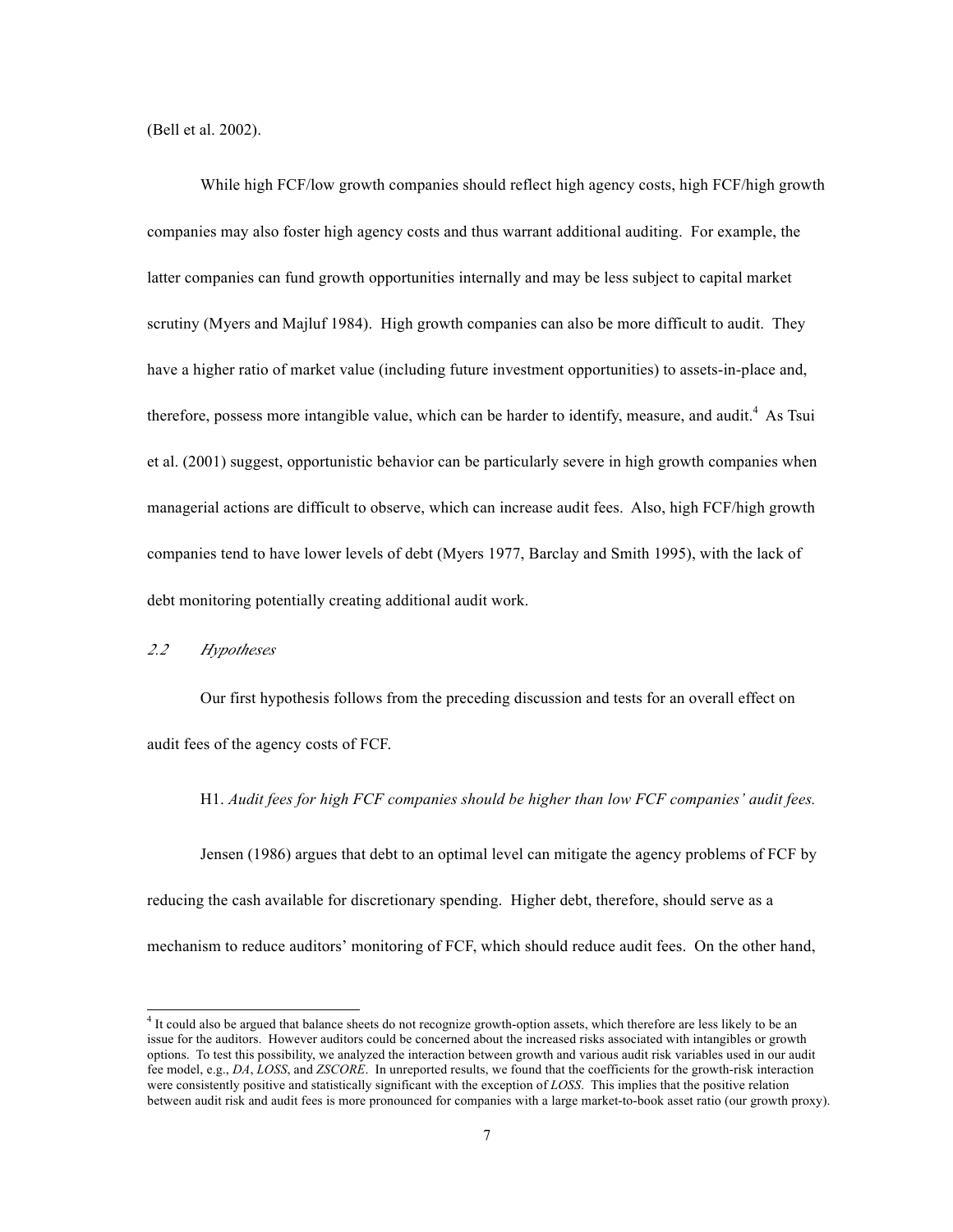beyond the optimal level, additional debt could motivate misstatements by management to avoid violations of accounting-based debt covenants and, therefore, the overall effect of higher debt on audit fees is not unidirectional. Gul and Tsui (1998, 2001) posit that the cash discipline effects should dominate for high FCF/low growth companies. They also argue that companies with high FCF and high debt impose less risk because high FCF, by definition, means that such debt covenants less likely to be binding. This leads to our second hypothesis:

H2. *Audit fees for high FCF companies with low levels of debt should be higher than those for high FCF companies with high levels of debt.*

For companies with high FCF, a dividend increase can reduce current cash that would otherwise be invested in negative NPV projects (Jensen 1986). Dividends are similar to debt in that they become a commitment once declared (Oded 2008). However, dividends are more flexible than debt, as they can be reduced in the future, although shareholders often perceive a reduction as a signal of future bad performance. If a regular dividend makes managers distribute excess cash rather than add negative NPV projects, auditors should respond to the lower agency costs by reducing fees. Our third hypothesis therefore is:

H3. *Audit fees for high FCF companies with low dividends should be higher than those for high FCF companies with high dividends.*

A related notion considers the role of share repurchases as a mechanism to control FCF agency costs. Oded (2008) suggests that shareholders may find unattractive a dividend that may cause managers to pare investment or cannot impose a dividend in order to avoid FCF agency problems, and thus a share repurchase may be optimal. Better informed managers may also prefer a share repurchase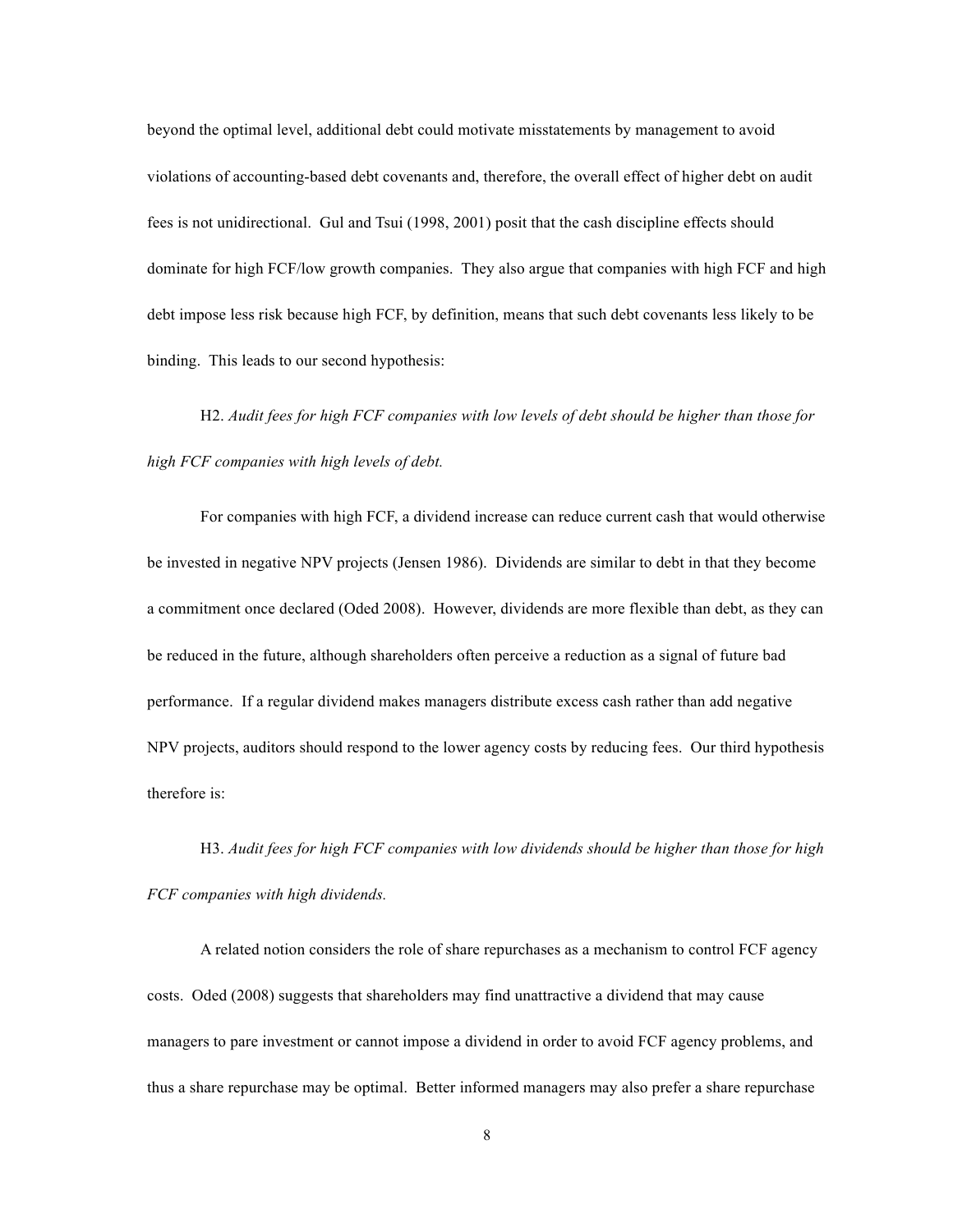as it may lead to trading gains that offset the cost of wasting excess cash. However, even though share repurchases are optional and more flexible than dividends, open-market programs cannot always prevent the waste of FCF (Chan et al. 2007). This suggests a fourth hypothesis:

H4. *Audit fees for high FCF companies with low share repurchases should be higher than those for high FCF companies with high share repurchases.*

### **3. Data and Research Design**

# *3.1 Data Collection*

We first obtain audit fees data for all US publicly listed companies from the Audit Analytics database with fiscal year ends between 2000 and 2006 (79,918 company-year observations). We then obtain 68,313 financial statement observations from Compustat over the same period and match the two data sources using the central index key to yield 45,231 company-year observations. We also collect market data from CRSP. We further eliminate financial and insurance institutions and observations with auditor changes, missing values for proxies of growth, FCF, dividends, share repurchase and other variables, to obtain a final sample of 16,771 company-year observations.<sup>5</sup>

## *3.2 Proxies for Experimental and Dependent Variables*

*3.2.1 FCF*

We measure FCF as operating income before depreciation minus taxes, interest expenses,

preferred dividends, and ordinary dividends, normalized by either the total book value of equity or

 <sup>5</sup> <sup>5</sup> We excluded financial and insurance institutions from the analysis due to the lack of comparability of financial statement data used. We also removed companies with auditor changes, as the level of audit fees charged by a new audit firm is dependent upon whether the previous audit firm was dismissed or resigned (Griffin and Lont 2005). The removal of auditor change companies also eliminates any possible Arthur Andersen effect. We examined the sensitivity of our results including dismissal and resignation variables and adding an additional variable for Andersen clients to ensure that the removal of Andersen does not affect our results. Our results are robust to such sample differences (inclusion of finance and insurance institutions, auditor change companies, Andersen clients).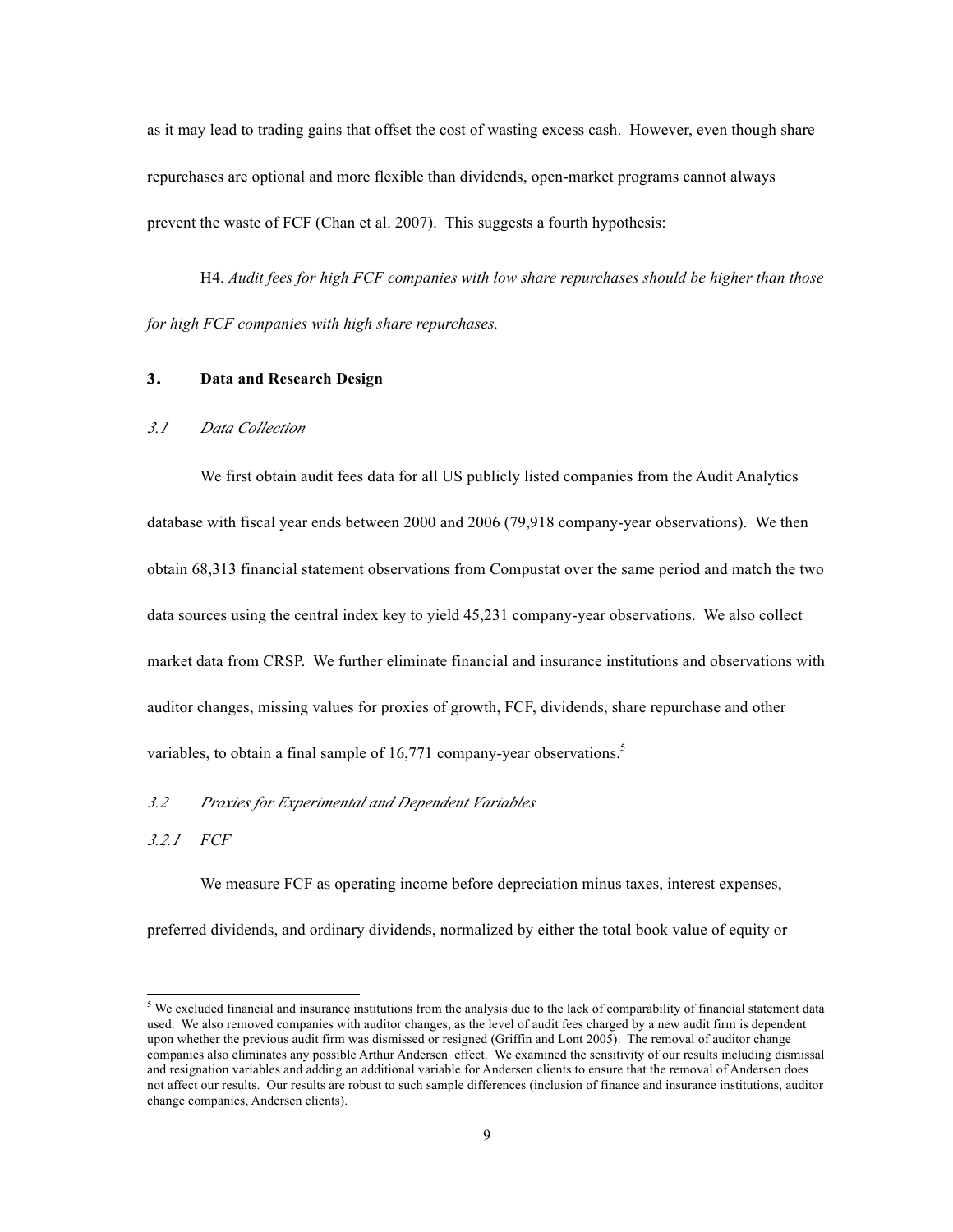assets in the previous year (Lehn and Poulsen 1989). This measure of FCF, however, ignores capital expenditures or assumes that all capital expenditures are for negative NPV projects. Our FCF measure, therefore, deducts capital expenditures from the Lehn and Poulsen (1989) definition, as their definition could lead to an overestimate of real FCF in that companies classified as high FCF under their approach may actually be low FCF companies with large positive NPV projects.

### *3.2.2 Growth Opportunities*

We use market-to-book assets ratio to proxy for growth opportunities, as research shows that this ratio has the highest information content among four commonly used variables, and is least affected by other factors (Adam and Goyal 2008). We define the ratio as the market value of equity on the date that companies release their first quarterly report after the year end plus the book value of debt at the year end divided by the book value of assets at the end of year.<sup>6</sup>

#### *3.2.3 Dividend and Share Repurchases*

Similar to others (Allen and Michaely 2003, Grinstein and Michaely 2005), we use dividend yield to proxy for dividend policy, defined as the ratio of the total dividends declared on the common and preferred shares during the year to the market capitalization as per above. Likewise, we use repurchase yield to measure share repurchases, defined as the ratio of common and preferred share repurchases to market capitalization.<sup>7</sup> Also, as many stock repurchases relate to normal debt/equity transactions (e.g., bond redemption), we consider only stock repurchases above a minimum threshold,

 <sup>6</sup> <sup>6</sup> We use the book value of debt as we do not have a measure of the market value of debt. This proxy has been used by Lang et al. (1991) and Jung, Kim and Stulz (1996). We also used the market-to-book equity ratio to proxy growth opportunity as a robustness test; the results are unchanged when using this alternative measure.<br><sup>7</sup> Several studies define share repurchases using expenditures on the purchase of common and preferred stock (Compustat #115)

minus any reduction in the value of the net number of preferred shares outstanding (#56). As the reduction in the value of preferred shares is not necessarily related to the purchase of preferred stock during the year, deducting #56 from #115 could significantly reduce the value for share repurchase and, therefore, #56 is not deducted from #115 in this study. This share repurchase yield definition also includes some measurement errors as it aggregates other types of transactions, such as conversions of other classes of stock into common stock, purchases of treasury stock, retirements of common or preferred stock, and redemption of redeemable preferred stock.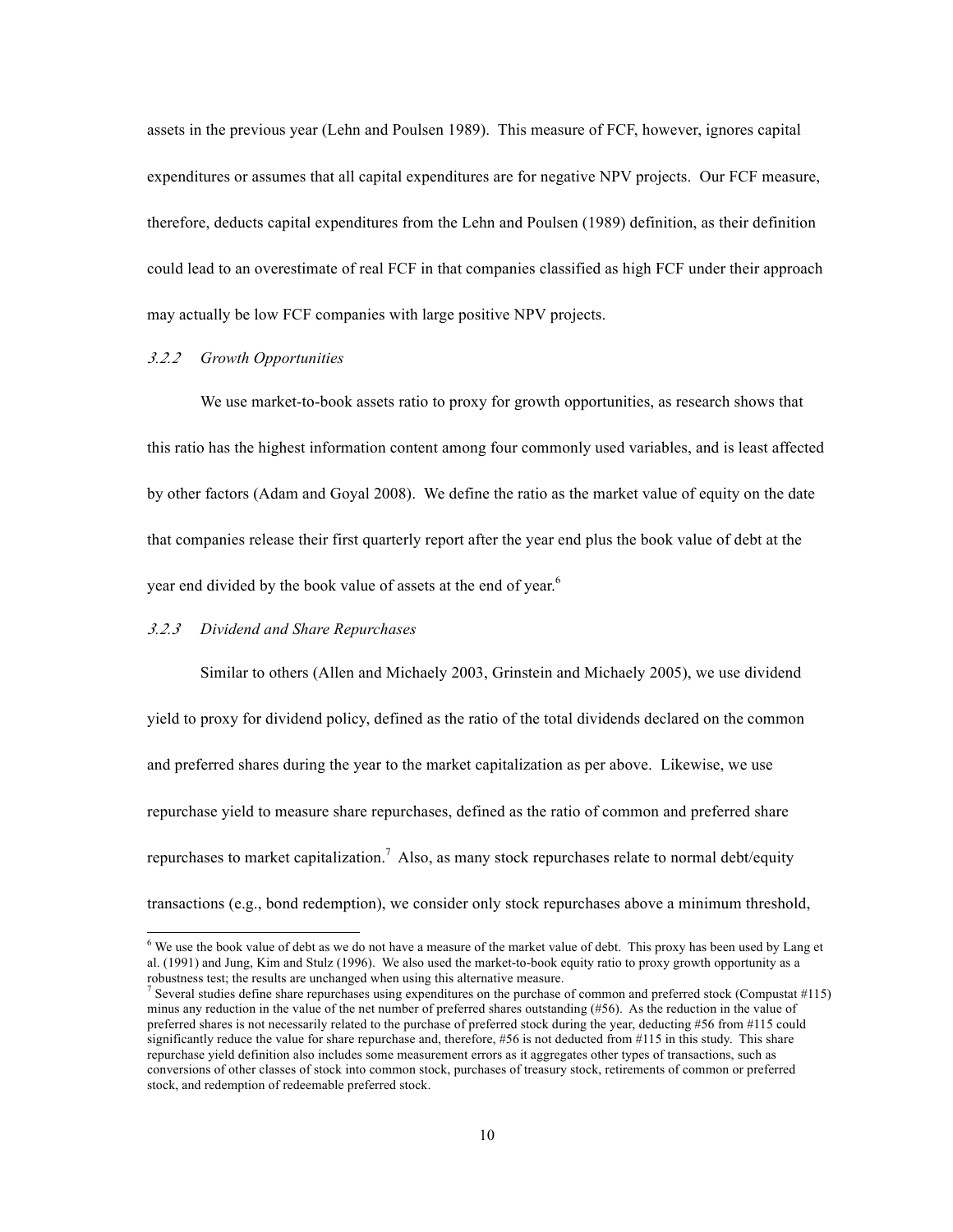and define *REPURCHASE* as a dummy variable that equals one if repurchase yield is in the upper quartile, and zero otherwise. We also drop a small number of observations with negative dividend and repurchase yields.

### *3.2.4 Audit Fees*

Following most audit fee studies, we measure audit fees as the natural log of audit fees paid by the company for audit services during the year (*LAF*).

# *3.3 Research Design*

#### *3.3.1 Univariate Analysis*

Our univariate analysis compares *LAF* for subsamples stratified according to growth opportunities and  $FCF/TE_{t-1}$ .<sup>8</sup> Table 1 reports that median  $FCF/TE_{t-1}$  and growth vary over the sample period. Median  $FCF/TE_{t-1}$  is 0.037 in 2000, decreasing to 0.011 in 2001, and increasing to 0.072 in 2004, 0.056 in 2005, and 0.075 in 2006. Median growth is 0.996 in 2000, and gradually increases to 1.280 in 2006. Since growth and FCF/TE<sub>t-1</sub> vary temporally, we partition the sample as follows. First, we calculate median growth for each year and classify companies with growth lower/higher than the median as low/high growth companies. Second, we classify each company as a high or low FCF observation. Third, from steps one and two, we form four groups: low FCF/low growth, low FCF/high growth, high FCF/low growth, and high FCF/high growth. We repeat these three steps each year, obtaining a different median value for growth and  $FCF/TE_{t-1}$  each year, and then combine the quadrants for all six years. Our univariate tests use t-tests to compare two groups at a time to determine the group with the highest log of audit fees. We expect high FCF/low growth and high FCF/high growth companies to have higher audit fees than other companies' fees.

 <sup>8</sup>  ${}^8$  FCF/TE<sub>t-1</sub> is the ratio of FCF to the book value of total equity at the end of the previous year to control for the effect of company size.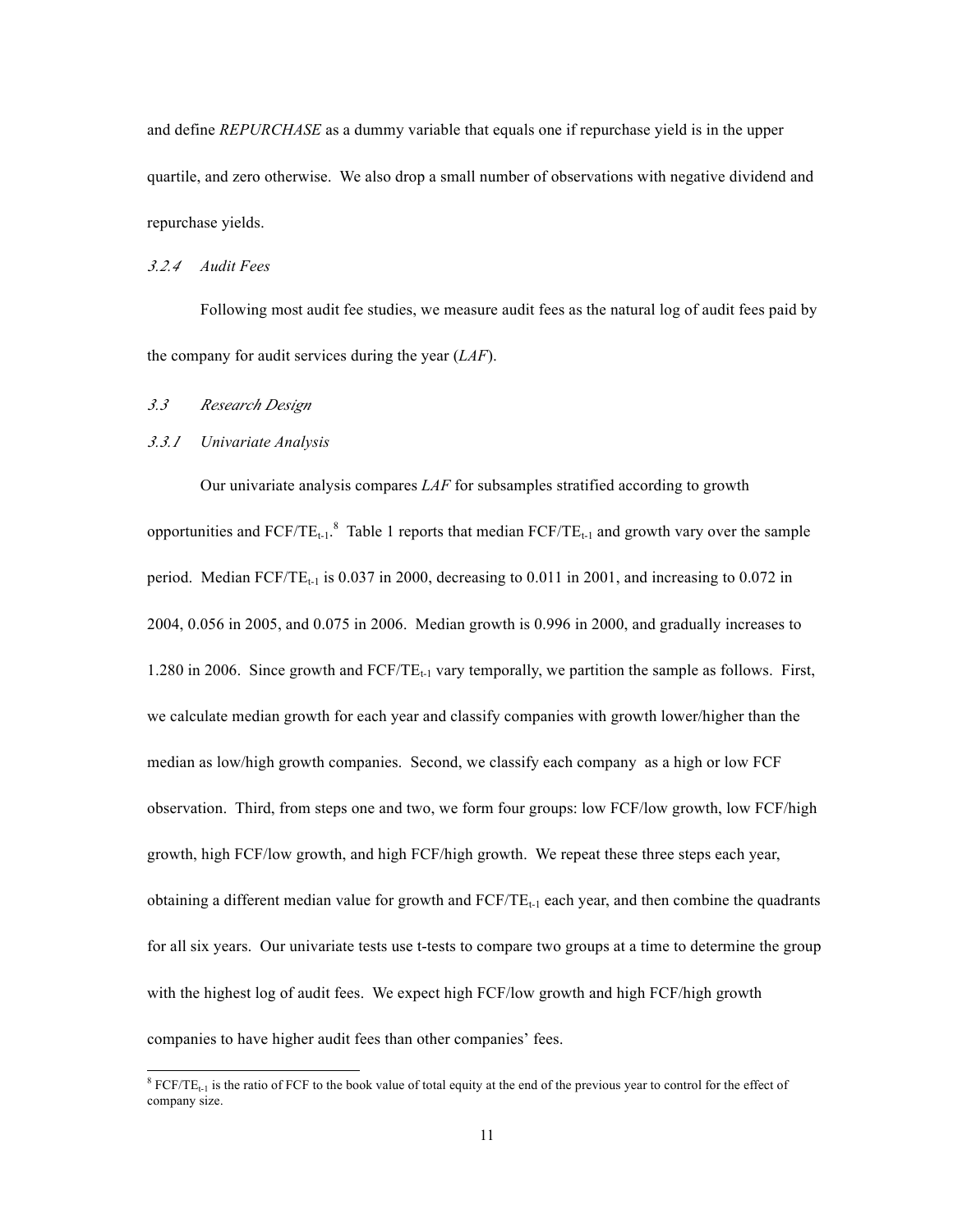# *3.3.2 Multivariate Analysis*

Table 2 states the definitions of the variables. Our dependent variable is log of audit fees (*LAF*) and we use the prior literature to develop an audit fee model (e.g., Simunic 1980). We measure auditee size (*SIZE*) by the natural log of total assets and complexity by the number of business segments (*SEGMENTS*). We use debt-to-assets ratio (*DA*), quick ratio (*QUICK*), and dummy variables for loss in the audit fee year (*LOSS*) and whether a company has high default risk (*ZSCORE*) to measure auditee.risk. The model includes two industry variables, namely, *MANU* for manufacturers and *UTILITY* for utilities. Auditor size is measured by a dummy variable *BIG4*. We define busy season by *FISCAL*, a dummy variable for audit client that has a December 31 balance date. We include natural log of non-audit fees *(LNAF)* to control for a possible association between audit and non-audit fees. We also include dividends (*DIVIDEND*) and share repurchase (*REPURCHASE*). Finally, we include a year dummy (*YRDUM*) to capture temporal variation in audit fees (Menon and Williams 2001). This variable should partially capture the general effect of the Sarbanes-Oxley Act of 2002 (SOX), which could be critical as SOX has been shown to increase audit risk and effort and, consequently, audit fees.<sup>9</sup> *YR2001*, *YR2002*, *YR2003*, *YR2004*, *YR2005*, and *YR2006* are set equal to one for fiscal years 2001 to 2006, respectively.

# *3.3.3 Experimental Variables*

The experimental variables for the first hypothesis are *HLFCF* and *HLGROWTH*, defined as a one for companies with greater than median FCF (*HLFCF*) and growth opportunities (*HLGROWTH*) and zero otherwise. 10 We also include two interaction terms *HLFCF*\**SIZE* and *HLFCF*\**LOSS* to

<sup>-&</sup>lt;br>9  $9$  This is most likely due to section 404 of SOX. Section 404 requires management to report on internal controls and the auditors to attest to management's assessment.<br><sup>10</sup> Section 3.3.1 defines the median partition method.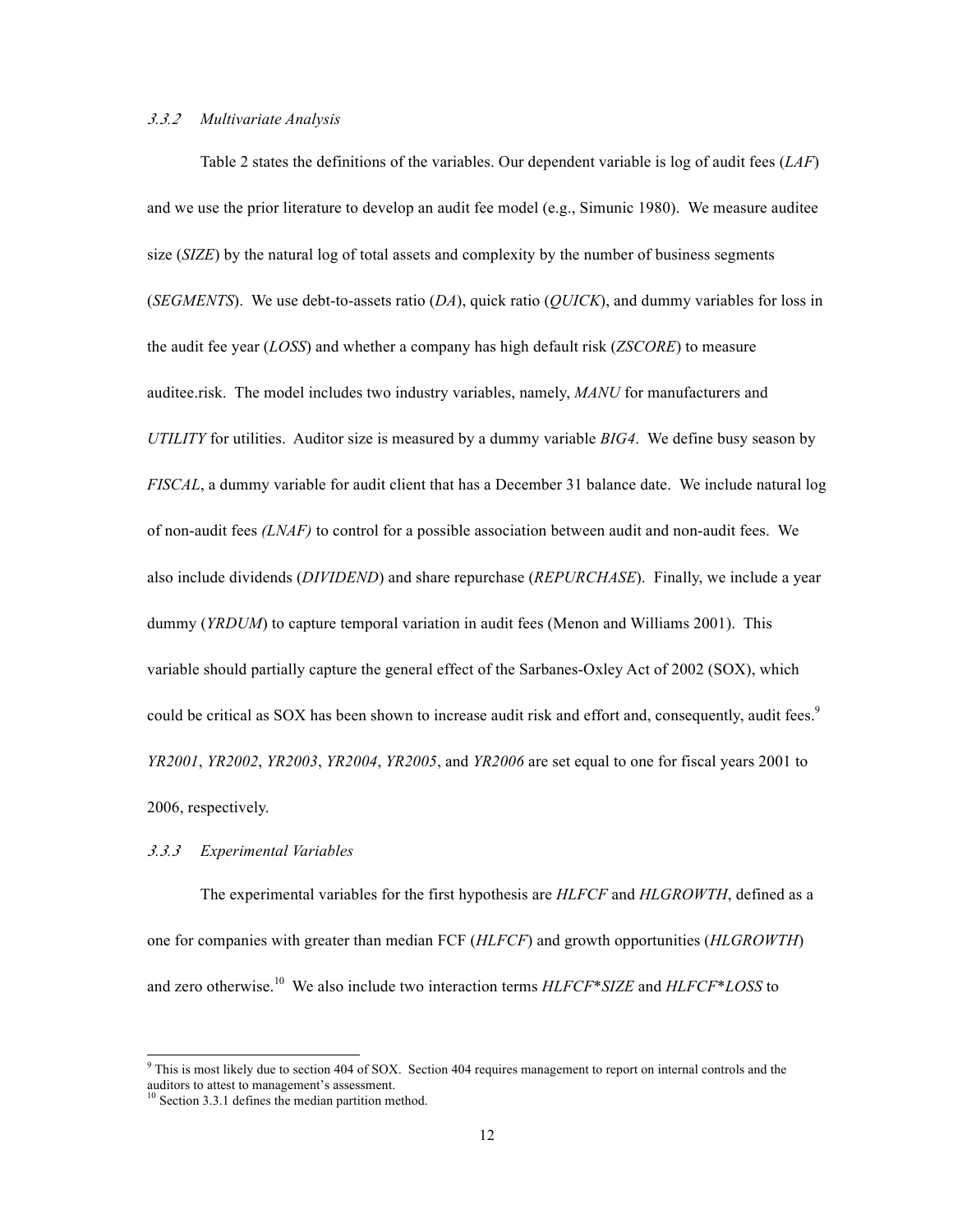differentiate the risk and effort explanations of the FCF and audit fee relation.<sup>11</sup> We also examine an alternative to this approach by constructing four FCF and growth combined dummy variables, namely *FG1*, *FG2*, *FG3* and *FG4*. *FG1* has a value of one if it represents low FCF/low growth companies, and zero otherwise. Similarly, we assign *FG2* and *FG3* a value of one if they represent low FCF/high growth and high FCF/low growth companies, respectively, zero otherwise. The effect of *FG4* for high FCF/high growth companies is reflected in the intercept.

### *3.3.4 Regression Models*

We use the following model to test H1.

$$
LAF = \beta_0 + \beta_1 SIZE + \beta_2 SEGMENTS + \beta_3 DA + \beta_4 QUICK + \beta_5 LOSS + \beta_6 ZSCORE + \beta_7 BIG4 +
$$
  
\n
$$
\beta_8 FISCAL + \beta_9 MANU + \beta_{10} UTILITY + \beta_{11} LNAF + \beta_{12} DIVIDEND + \beta_{13} REPURCHASE +
$$
  
\n
$$
\sum_{k=2001}^{2006} \beta_{14} YRDUM_k + \beta_{15} HLGROWTH + \beta_{16} HLFCF + \beta_{17} HLFCF * SIZE + \beta_{18} HLFCF * LOSS + \varepsilon
$$
 (1)

H1 posits that mean audit fees should be *higher* for high FCF companies after controlling for other determinants of audit fees, implying that the overall impact of *HLFCF* on *LAF* should be positive. For the alternative approach, we replace *HLGROWTH* and *HLFCF* with *FG1*, *FG2*, and *FG3*. Under this approach, we expect that *FG3* and *FG4* companies should have higher fees relative to *FG1* and *FG2* companies, and therefore negative coefficients for *FG1* and *FG2*. We have no expectation regarding the sign for *FG3*. Lastly, since we argue that agency problems of FCF increase audit effort and risk, and therefore audit fees, we expect positive coefficients for  $\beta_{17}$  and  $\beta_{18}$ .

To test H2-H4, we add a control variable to model 1 (*β19*) to examine whether the effect of FCF on audit fees is moderated by debt, dividends, or share repurchases. The control variable (*CNTRL*)

<sup>&</sup>lt;sup>11</sup> We use *SIZE* and *LOSS* to proxy for the audit effort and audit risk respectively. In unreported analysis, we also interact *HLFCF* with other risk variables such as *ZSCORE* and *QUICK*, and find similar results.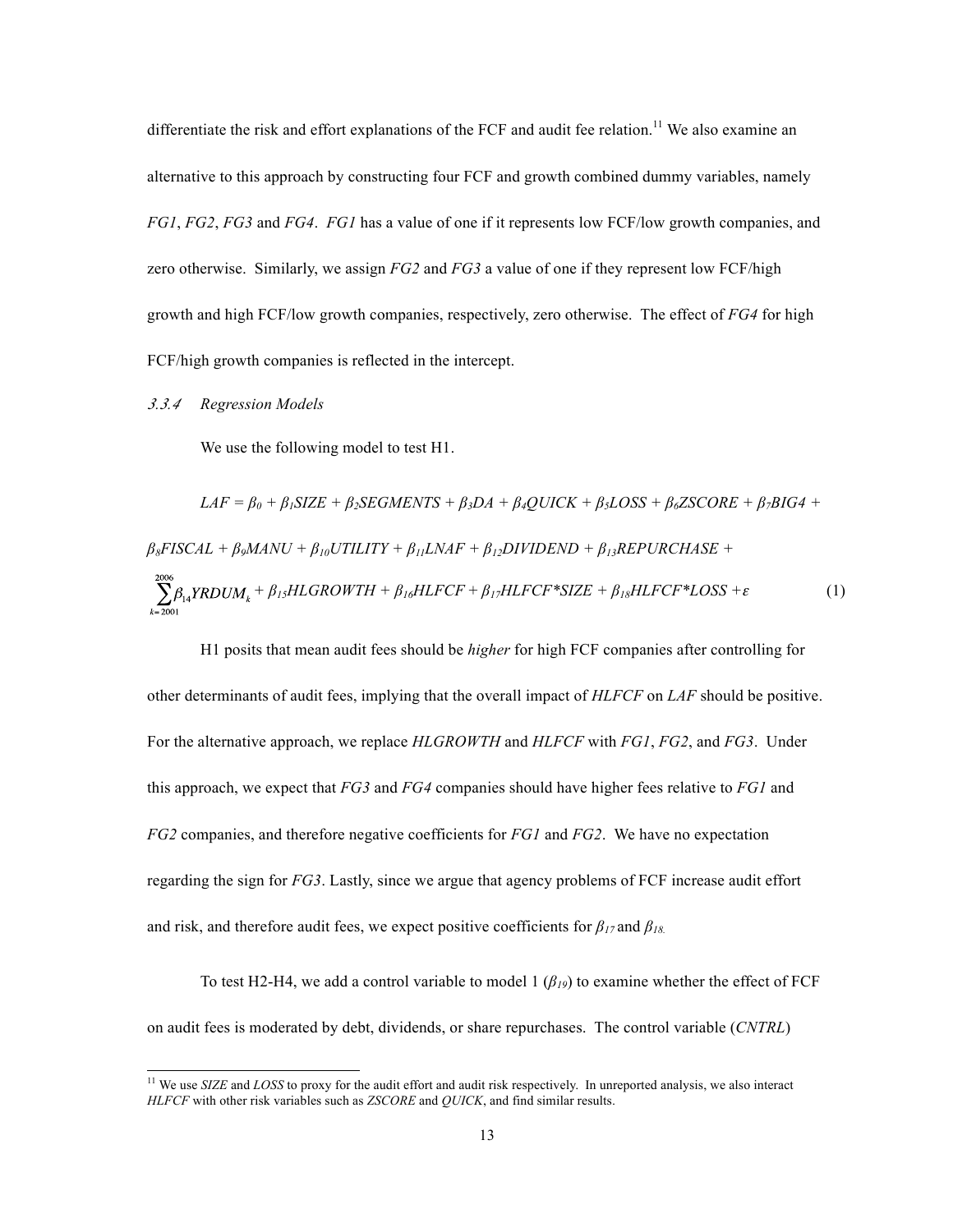takes on debt (*DA*), dividends (*DIVDEND*), or repurchases (*REPURCHASE*) to examine the possible moderating roles. If *CNTRL* mitigates the agency problems of FCF, we should observe negative *β<sup>19</sup>* coefficients for the interactions *HLFCF*\**DA*, *HLFCF*\**DIVIDEND*, and *HLFCF*\**REPURCHASE*. To test these three hypotheses, we use the following regression model:

$$
LAF = \beta_0 + \beta_1 SIZE + \beta_2 SEGMENTS + \beta_3 DA + \beta_4 QUICK + \beta_5 LOSS + \beta_6 ZSCORE + \beta_7 BIG4 +
$$
  
\n
$$
\beta_8 FISCAL + \beta_9 MANU + \beta_{10} UTILITY + \beta_{11} LNAF + \beta_{12} DIVIDEND + \beta_{13} REPURCHASE +
$$
  
\n
$$
\sum_{k=2001}^{2006} \beta_{14} YRDUM_k + \beta_{15} HLGROWTH + \beta_{16} HLFCF + \beta_{17} HLFCF * SIZE + \beta_{18} HLFCF * LOSS +
$$
  
\n
$$
\beta_{19} HLFCF * CNTRL + \varepsilon
$$
\n(2-4)

#### **4. Empirical Analysis**

### *4.1 Descriptive Analysis*

We first compare the industry distribution of the sample with the distribution of companies in the Audit Analytics database (not tabulated). Based on two-digit NAICS categories, the two largest groups in both samples are manufacturing and information industries. The major differences in industry composition between our sample and Audit Analytics sample are a slightly increased percentage in the manufacturing industry, and a decreased percentage in the mining and management industries. Otherwise, we observe no significant discrepancies between two samples.

Second, table 3 presents summary statistics for the variables in the regressions. For the entire sample, the company data have fairly large ranges in assets, debt to asset ratios, quick ratios, number of segments and the level of audit and non-audit fees. We also observe that Big 4 auditors perform 76 percent of the audits; 39 percent of the observations incurred losses; 50 percent of observations have higher default risk; and 66 percent of the total observations have their audit performed during the busy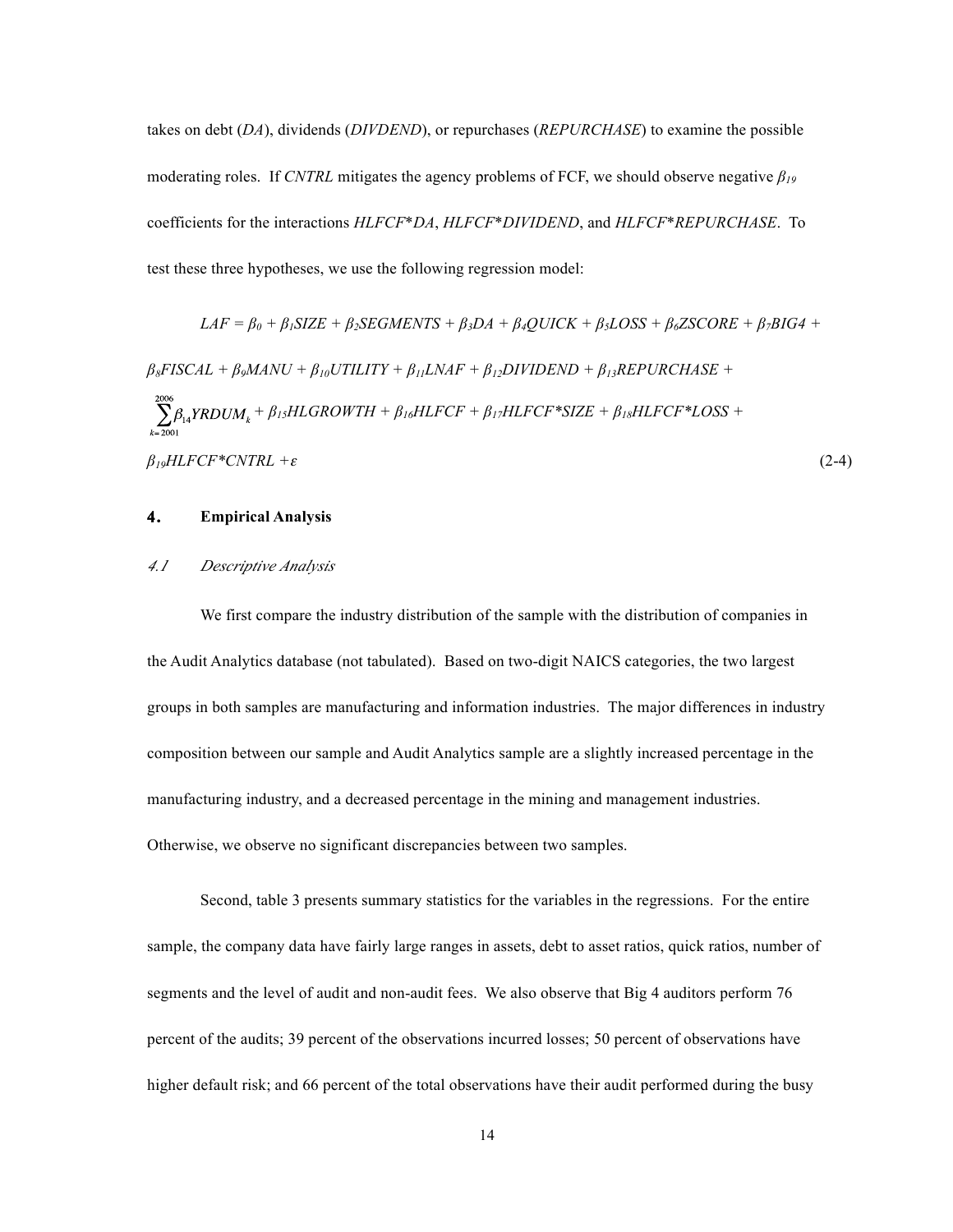season (i.e., a December 31 year end date). Compared to low FCF/low growth companies, respectively, high FCF/high growth companies tend to have higher audit and non-audit fees. They are also larger, less likely to be subject to losses and bankruptcy, and less likely to be a utility companies and pay a dividend. However, they are more likely to have a Big 4 auditor, be a manufacturing company, and have large share repurchases. We also observe that high FCF/low growth companies have more segments, high leverage ratio, and smaller quick ratio.

# *4.2 Univariate Analysis*

Table 4 states the results when we partition the sample into four groups according to FCF and growth opportunities. For the low FCF/high growth (*FG2*) and high FCF/high growth (*FG4*) quadrants, mean *LAF* are 12.800 and 13.212, respectively. This suggests that auditors perceive high growth/high FCF companies as riskier and harder to audit. Our results also show that high FCF/low growth (*FG3*) companies have the higher mean *LAF* (13.061) than low FCF/low growth (FG1) companies (12.929). For the two low FCF quadrants, low growth companies (*FG1*) pay higher fees than high growth companies (*FG2*). Finally, the mean *LAF* for high FCF/low growth (*FG3*) companies is lower than that of high FCF/high growth companies (FG4). The t-statistics confirm that all these pairings differ statistically<sup>12</sup>. This evidence supports Jensen's (1986) argument and our expectation that high FCF/low growth (*FG3*) and high FCF/high growth companies (*FG4*) have higher audit fees than other companies.

We also conduct a univariate analysis of the control variables in model 1 by testing whether *LAF* differs on the basis of size (*SIZE*), complexity (*SEGMENTS*), leverage (*DA*), liquidity (*QUICK*), and non-audit fees (*LNAF*). We also partition based on client profitability (*LOSS*) and default risk

 $12$ . These results are robust to possible deviations from non-normality, since they also hold for the non-parametric Mann-Whitney U test.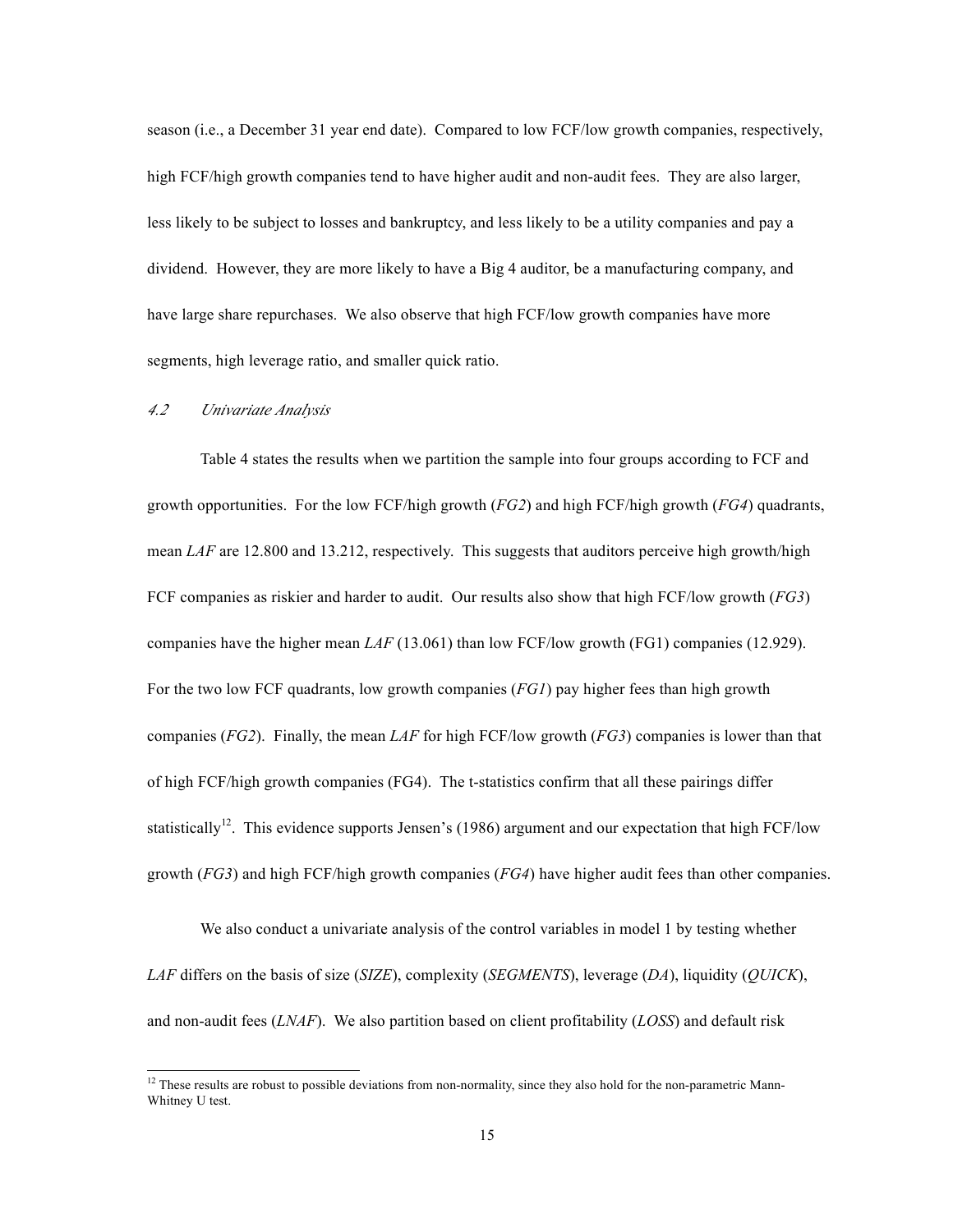(*ZSCORE*) and audit firm type (*BIG4*), and busy season (*FISCAL*). Table 5 shows that mean *LAF* differs significantly for all partitions. Audit fees are higher for larger, more complex and more risky clients in terms of leverage, default risk, and liquidity. Audit fees are also higher when clients choose a Big 4 auditor, buy more non-audit services, and have their audit work done in the busy season. Regarding the *LOSS* variable, while we expected higher audit fees for loss companies similar to default risk, the result shows that loss companies have lower fees (as a univariate comparison). We consider the multivariate analysis next.

# *4.3 Multivariate Analysis*

#### *4.3.1 Hypothesis 1*

Table 6 summarizes the different tests of H1. Regression 1 tests for a positive relation between high FCF and audit fees after controlling for the other determinants of audit fees; regression 2 adds the interactions between FCF and audit effort and risk variables to regression 1; and regression 3 shows the results of an alternative approach that examines the fee differences among four groups (partitioned by median FCF and growth) more efficiently.<sup>13</sup>

Regression 1 shows an adjusted  $R^2$  of 83.42 percent. All the control variables have the expected coefficient sign and are highly significant. For instance, *LAF* varies positively with *SIZE*, *SEGMENTS*, *DA*, *LOSS*, and *ZSCORE*, thus demonstrating the association of larger company size, greater company complexity and risk with audit fees. *LAF* also varies positively with *BIG4* and *FISCAL*, indicating that clients incur higher fees when the audit is performed by large and high quality audit firms, and during the busy season. The coefficient on *QUICK* has the expected negative sign and is highly significant.

 <sup>13</sup> A correlation matrix reveals that auditee size proxy (*LTA*) is positively correlated to *LNAF* and *BIG4* (the coefficients are 0.77 and 0.54 respectively). No other correlation is greater than the threshold of 0.300. We also test the assumptions for using ANCOVA analysis (Tabachnick and Fidell 2007), and find no serious violations of these assumptions.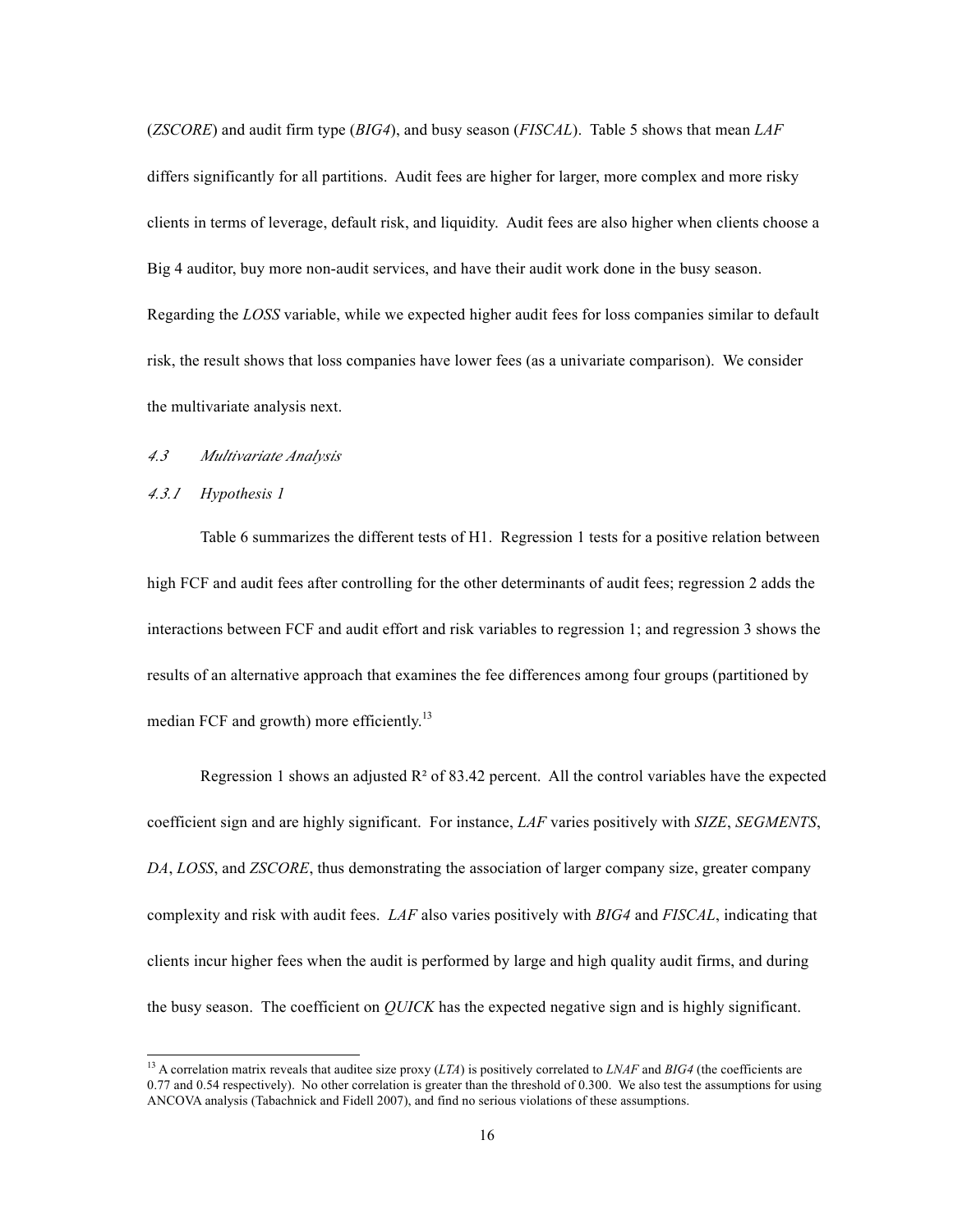Dummy variable *MANU* shows a positive association with *LAF*, and the significant and negative coefficient on the *UTILITY* is consistent with the prior literature that audit fees for companies in this industry are lower than average. The year dummies provide information on mean changes in *LAF* from 2001 to 2006 relative to year 2000. The results suggest that audit fees have been increasing year by year, and significantly. We also note a significant and positive relationship between *LAF* and *LNAF*, which supports the so-called knowledge spillover relation between audit and non-audit services.<sup>14</sup> More importantly, our results show that the coefficient for *HLFCF* is positive and significant (0.075), indicating that auditors charge higher fees to high FCF companies (supports H1). *HLGROWTH* also shows a positive and significant association (0.023) with *LAF*, indicating that higher growth companies experience higher audit fees.

Regression 2 tests how FCF interacts with audit effort and risk. First, this regression shows virtually identical coefficients for the equivalent variables in regression 1, with the exception of *HLFCF*, which is negative without considering the effects of *HLFCF\*SIZE* and *HLFCF\*LOSS*. 15 Second, the positive and significant coefficient for *HLFCF*\**SIZE* (0.021) supports the view that auditors devote more effort when faced with the agency problems of FCF, thus charging higher fees. On the other hand, the coefficient for *HLFCF*\**LOSS* (-0.021) is insignificant, suggesting that companies with high FCF and high risk (as proxied by *LOSS*) are no more likely to use FCF more wisely than high FCF and less risky companies. 16

<sup>&</sup>lt;sup>14</sup> In order to capture better the joint determination between audit and non-audit fees, we also performed a two-stage regression. The results are similar to the primary results that utilize a single regression model (results available upon request).<br><sup>15</sup> However, *HLFCF* and *LAF* still reflect a positive relation overall taking into account the effe that is, *HLFCF\*SIZE*, *HLFCF\*LOSS,* and *HLFCF*. For example, using a mean of 19.53 for *SIZE* (from table 3), the overall *HLFCF* coefficient for a loss company is 0.057, calculated as -0.332\**HLFCF* + 0.021\**HLFCF*\*19.53 – 0.021\**HLFCF*\*1 = 0.057\**HLFCF*. Similarly, the overall *HLFCF* coefficient for a non-loss company is 0.078.

<sup>&</sup>lt;sup>16</sup> The insignificant interaction between FCF and risk could be due to our choice of risk variables. While *LOSS* commonly represents the financial risk of a company, it may not be the best proxy for the agency problems of FCF. The results could also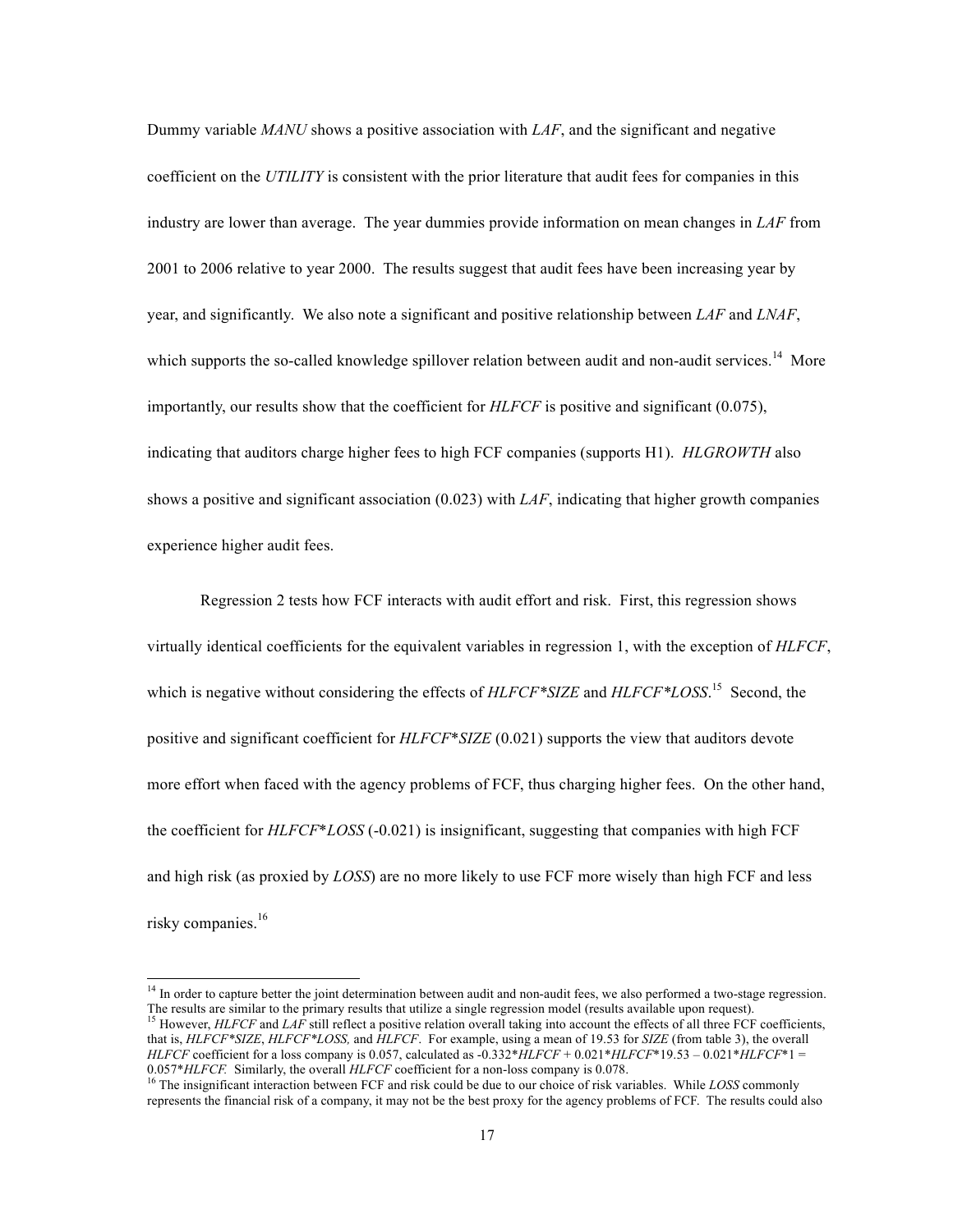The partitions of FCF and growth into four subgroups in regression 3 further shows that high FCF companies have higher audit fees than low FCF companies. In particular, we find that high FCF/high growth companies (*FG4*) have the highest *LAF*, as reflected in the negative coefficients for *FG1*, *FG2*, and *FG3*. For example, the coefficient for *FG1* (-0.099) represents the mean difference of *LAF* between *FG1* and *FG4*, and indicates that low FCF/low growth companies have mean *LAF* 0.099 lower than high FCF/high growth companies. Likewise, the coefficients for *FG2* and *FG3* indicate that the mean *LAF* for low FCF/high growth and high FCF/low growth companies are 0.084 and 0.032 lower than the mean *LAF* for high FCF/high growth companies, respectively. Therefore, consistent with our expectation that auditors perceive high FCF/high growth companies more difficult to audit, we document that mean *LAF* for these companies is higher than the other three groups. While the *LAF* for *FG3* appears to be lower than FG4, the estimated marginal means reported in the bottom of table 6 show that *LAF* for *FG3* is significantly higher than that for *FG1* and *FG2*.

Overall, these results support the Jensen (1986) hypothesis in an auditing context, namely, that managers of high FCF/low growth companies relative to low FCF companies are more likely to engage in non-value maximizing behavior, possibly including financial statement management, which increases audit fees. We also find higher audit fees for high FCF/high growth companies. Our results further support the view that the higher audit fees from the agency costs of FCF best associate with auditors' fee responses to additional audit effort rather than audit risk.

l

indicate that high FCF and high risk companies are likely to hold FCF more wisely than high FCF and low risk companies. High FCF companies also likely hold more liquid/marketable assets than other companies, which should make them easier to audit. Both factors could act as offsets to auditors' concerns regarding the negative NPV investments managers that, otherwise, should increase fees.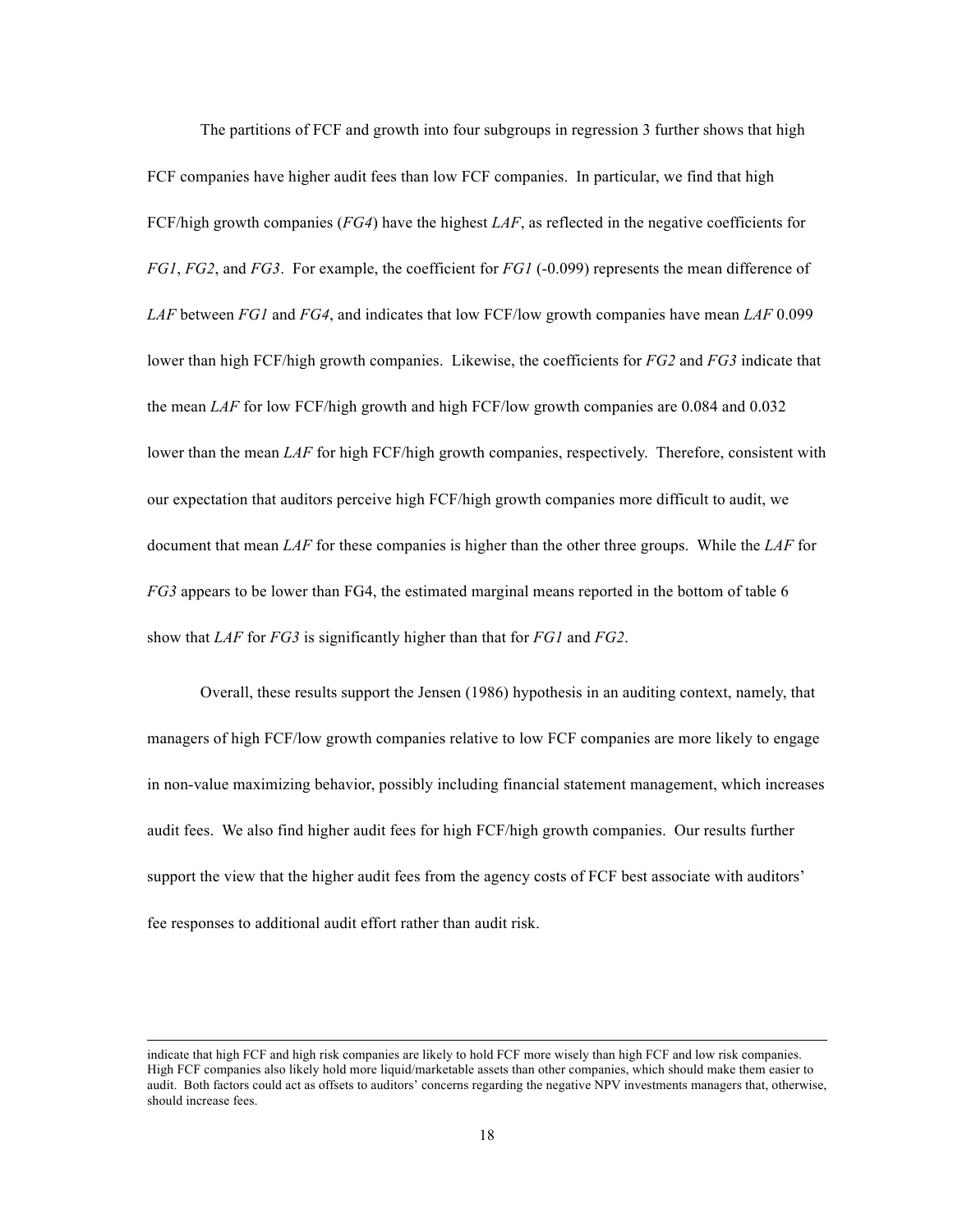# *4.4 Hypotheses 2-4*

Table 7 presents the results. First, regression 1 shows that all control variables have coefficients and significance levels qualitatively similar to those in table 6 (regression 3). This regression also shows a significant and negative coefficient of the *HLFCF*\**DA* interaction (-0.048), which implies that for companies with high FCF, mean *LAF* is lower when FCF is assessed in combination with high debt. As such, this result supports H2. Second, regressions 2 and 3 estimate the audit fee model for low and high growth companies separately. As Jensen (1986) contends, the control function of debt is more important for high FCF companies with low growth opportunities rather than high FCF companies with high growth opportunities. Our results show significant and negative coefficient for *HLFCF*\**DA* for both low and high growth companies. Overall, we find that higher debt levels moderate the increased audit fees regardless of the level of companies' growth opportunities.

Table 7 also reports the tests of H3 and H4. We report only the results for the *HLFCF*\**DIVIDEND* and *HLFCF*\**REPURCHASE* interactions, as the results for all other variables are almost identical to those in regression 3 of table 6. Similar to the debt-monitoring hypothesis, we should observe a significant and negative coefficient for *HLFCF*\**DIVIDEND* and *HLFCF*\**REPURCHASE*. The results do not support our prediction of a negative coefficient; moreover, for *HLFCF*\**DIVIDEND*, we show a marginally significant positive coefficient. In other words, the results offer no support for H3 or H4.

Debt, dividends, and share repurchases are three methods companies often use to induce cash outflow. If the FCF theory applies to debt, why does it not also apply to similar variables as examined here? We offer two possible reasons. First, as discussed earlier, dividends and share repurchases are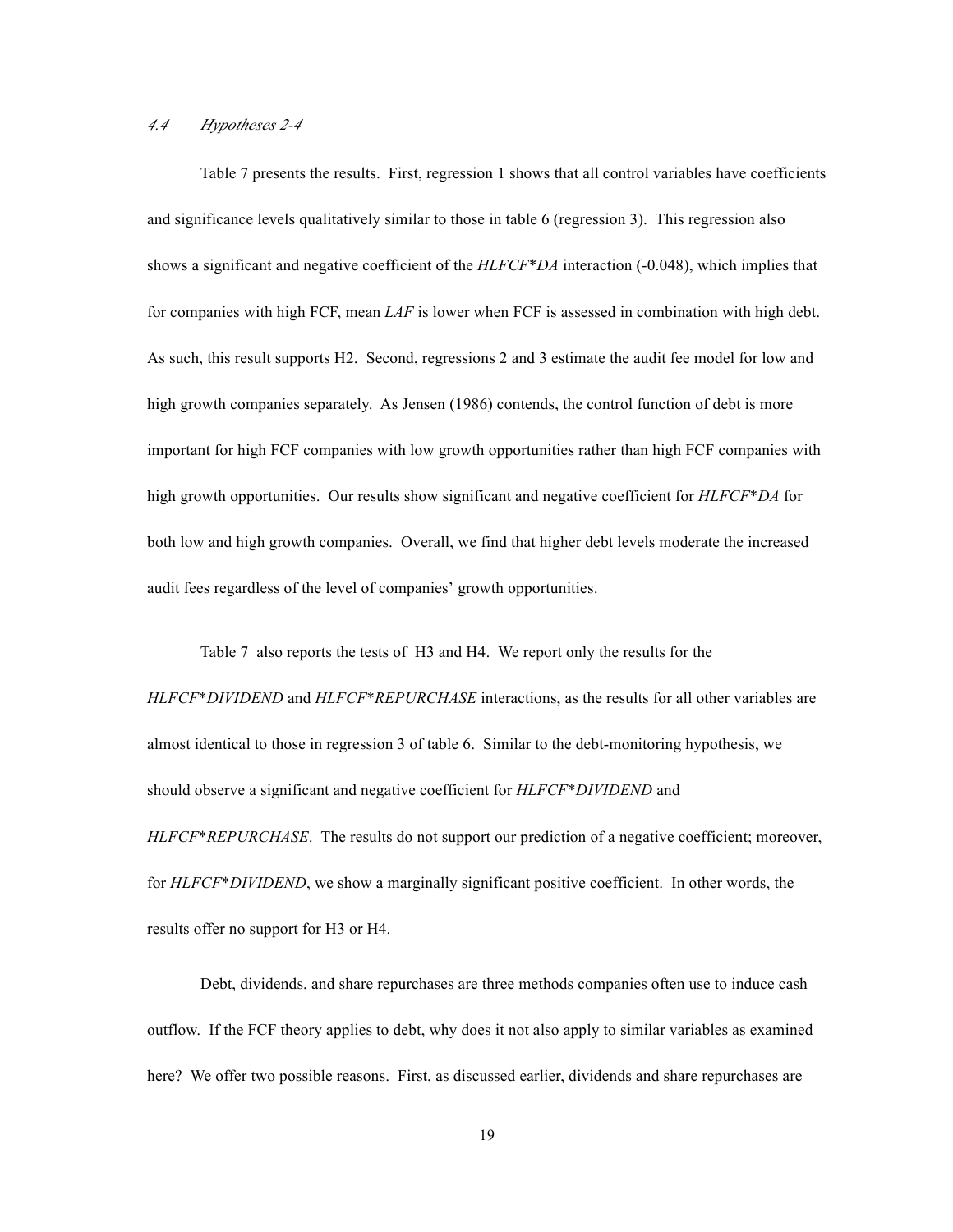more flexible than debt repayment. Moreover, they generally involve no contractual commitment by managers to shareholders, making them easier to cut or scale back (Jensen 1986). Second, our results could also be due to a pecking order in that the debt and interest components of FCF are paid first. Less uncertain components are paid as dividends and share repurchases. Both reasons suggest that debt may be a better control mechanism to force managers to pay out future cash, and our results are consistent with this view.

Finally, we use the coefficients for *HLFCF* and its interaction with debt to approximate the amount of audit fee increase for companies with high FCF and the amount of fee reduction as a result of the debt monitoring. Based on the coefficients in regression 1 of table 7, we estimate that companies with high FCF pay approximately 6.6 percent higher audit fees than low FCF companies. Given an average audit fee of \$1,240,695 for low FCF companies in our data, the maximum audit fee increase for high FCF companies is \$ 81,886. We also calculate that companies with high FCF and high debt receive a 72.7 percent mean reduction in audit fee (\$59,531). In other words, the average coefficient on *HLFCF* (0.066) calculated taking into account the coefficients of the other *HLFCF* interactions decreases by 0.048 (72.7 percent = 0.048  $\div$  0.066) in the presence of debt monitoring.<sup>17</sup>

# **5. Robustness Tests**

# *5.1 Partition of Companies' Growth Opportunities*

In regression 3 of table 6, we stratified FCF and growth into four subgroups according to high/low FCF and high/low growth partition, and found that growth does not affect the FCF-audit fee relation. As an alternative, we repartitioned the sample into six groups, high/low FCF and three groups

<sup>&</sup>lt;sup>17</sup> The coefficient 0.066 is calculated as a weighted average of  $39\%*0.645$  for a loss company and  $61\%*0.664$  for a non-loss company given that 39% of the observations incurred losses. For example, using a mean of 19.53 for *SIZE* (from table 3), the coefficient 0.645 for a loss company is calculated as 0.273\**HLFCF*+0.02\**HLFCF*\*19.53-0.019\**HLFCF*\*1.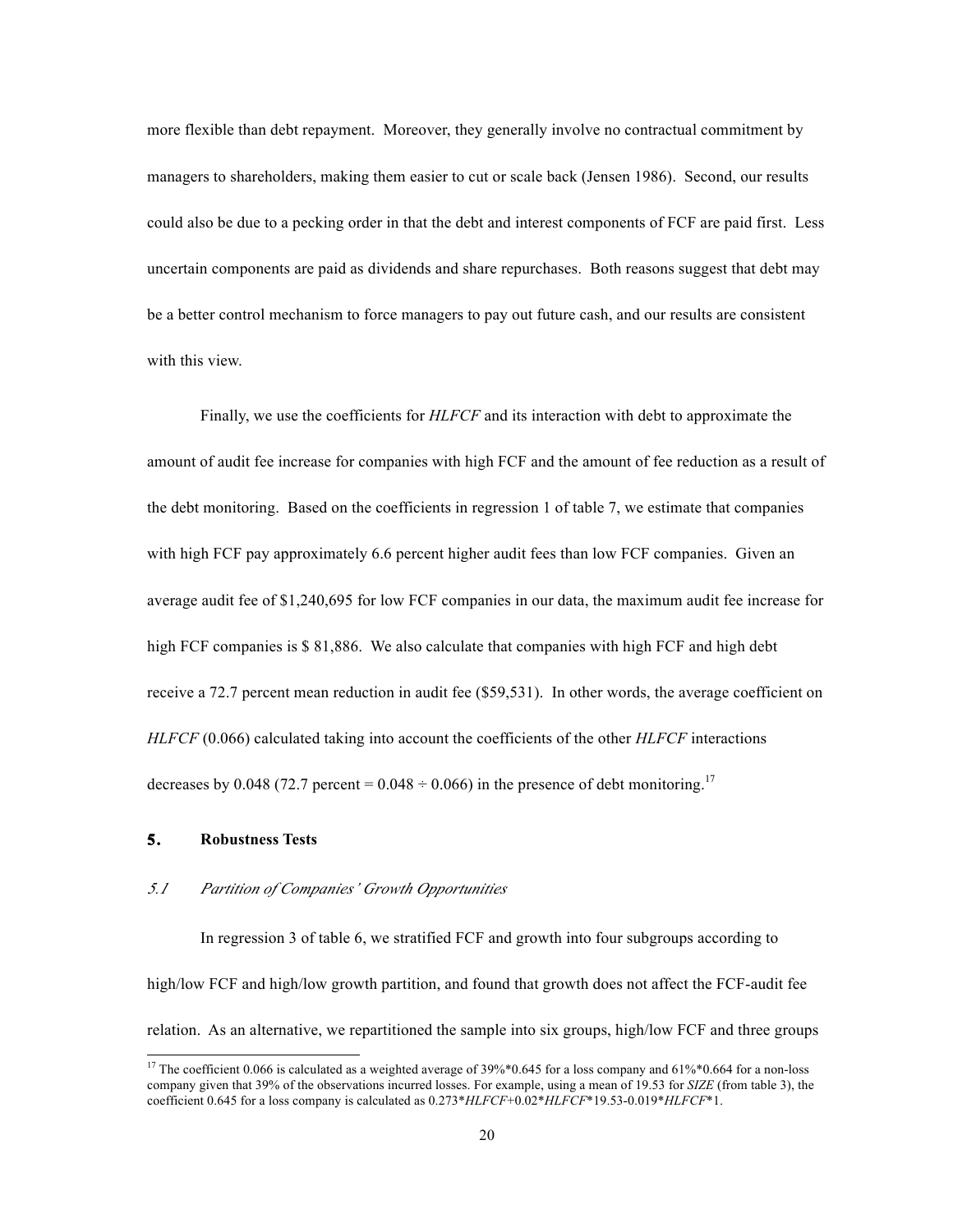of growth opportunities. Companies with growth scores in the bottom and top tercile are classified as low and high growth companies, and companies falling into the middle are categorized as median growth companies. The previous results are robust to this classification.

## *5.2 Lagged FCF and Growth Opportunities Partition*

As noted in sub-section 3.2.1, we classified a company with market to book ratio (MTB) lower than the median as a low growth company in that year. We also categorized a company into a low growth group if (1) it has lower than median MTB in both current year t and year t-1; (2) it has lower than median MTB in year t, year t-1 and year t-2; (3) its average growth rate from year t and year t-1 is less than the median average growth; (4) its average growth rate from year t, year t-1 and year t-2 is less than the median average growth. These multi-year proxies have the benefit that they allow sufficient time to assess a company's growth. We also similarly classified high growth, high FCF and low FCF companies using the above methods. The four alternative methods of classifying FCF and growth do not change our results for the FCF, dividend, and share repurchase hypotheses. For the debt hypothesis, however, we find significant negative interactions for companies classified under alternatives (3) and (4), but not under alternatives (1) and (2).

# *5.3 Alternative Measures of FCF*

Our results thus far use Lehn and Pouslen's (1989) definition of FCF after deducting capital expenditure to reflect better the existence of cash flow in excess of that required to fund positive NPV investments. We repeat our analyses employing Lehn and Pouslen's proxy without adjustments. We find that the experimental variable *HLFCF* is not significantly associated with *LAF*, which is inconsistent with our expectation regarding the Jensen hypothesis. However, this may be due to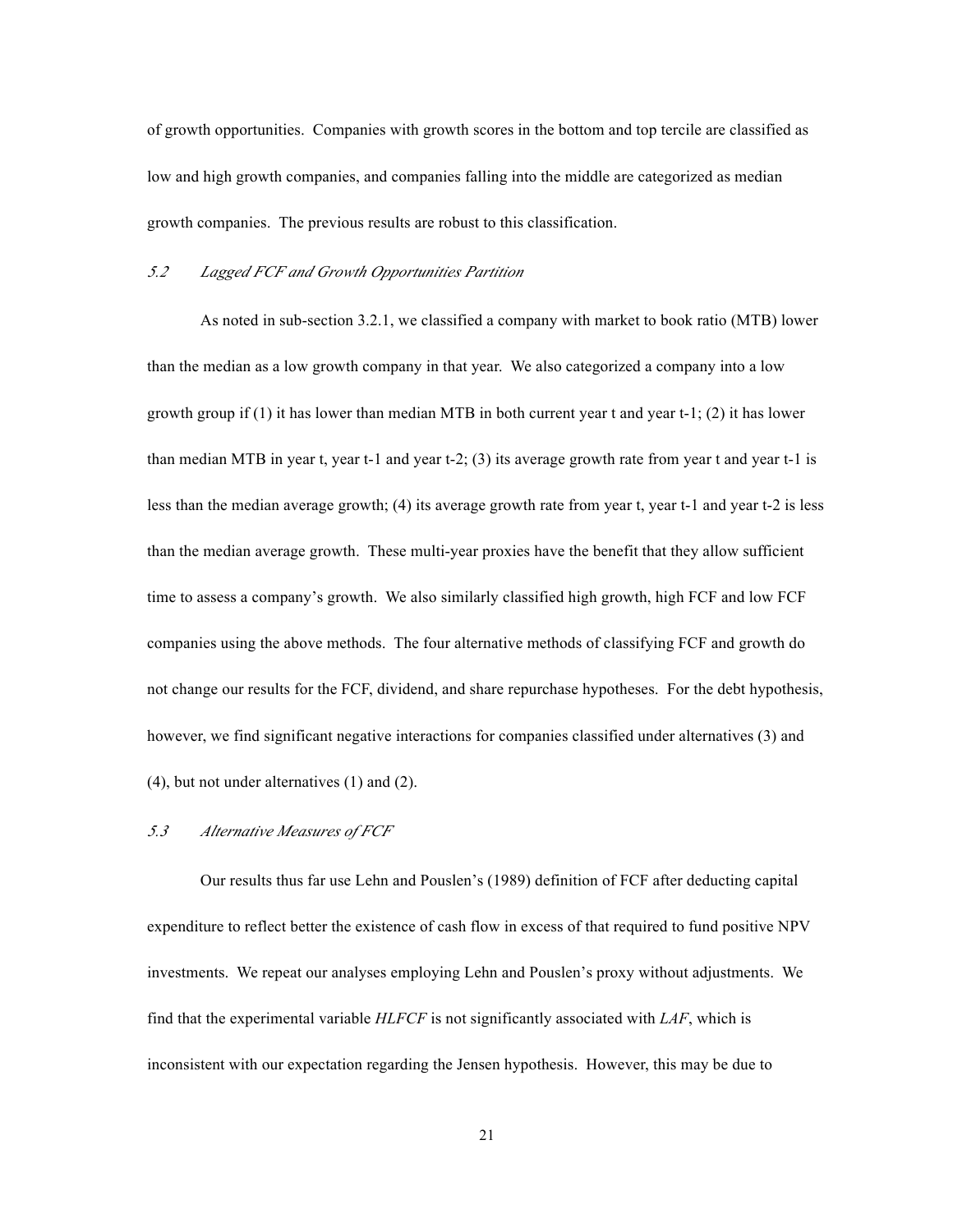overestimation of FCF resulting from following Lehn and Poulsen's definition, that is, as noted in subsection 3.2.1, high FCF companies under such definition may exclude companies with actual high levels of FCF. Since capital expenditure can be spent on both positive and negative NPV projects, we further test the sensitivity of our results by assigning some arbitrary thresholds for positive and negative projects. For example, when we assume that 25 percent, 50 percent or 75 percent of the capital expenditure is used for positive NPV projects, and then calculate FCF by subtracting the positive NPV portion, the results are qualitatively unchanged.

## *5.4 Dividend and Share Repurchase Hypotheses*

Our earlier findings show only one significantly negative coefficient for the interaction term *HLFCF*\**REPURCHASE*. We examined the choice of dividend and share repurchase proxies using two alternative measures: the ratio of dividend (repurchase) to the sum of dividends and repurchases (Desai and Jin 2007) and the ratio of dividend (repurchase) to the earnings before extraordinary items (Blouin and Nondorf 2004, Grullon and Michaely 2004). Further, as dividends or share repurchases alone may not be sufficient to reduce agency costs of FCF, we also examine whether share repurchases and dividends can complement if not substitute for debt, and help increase total free cash payout. Therefore, we test a series of three and four way interactions. These results support the conclusion that neither dividend nor repurchases significantly moderate the positive relation between FCF and *LAF*.

We also conduct analysis using four measures of abnormal share repurchase and dividend. The first measure, following Guay and Harford (2000), creates a dummy variable that has a value of one if the company has a decrease/constant dividend payout in prior year and an increase in dividend payout in current year, or if the increase of company's dividend payout in current year is larger than that in the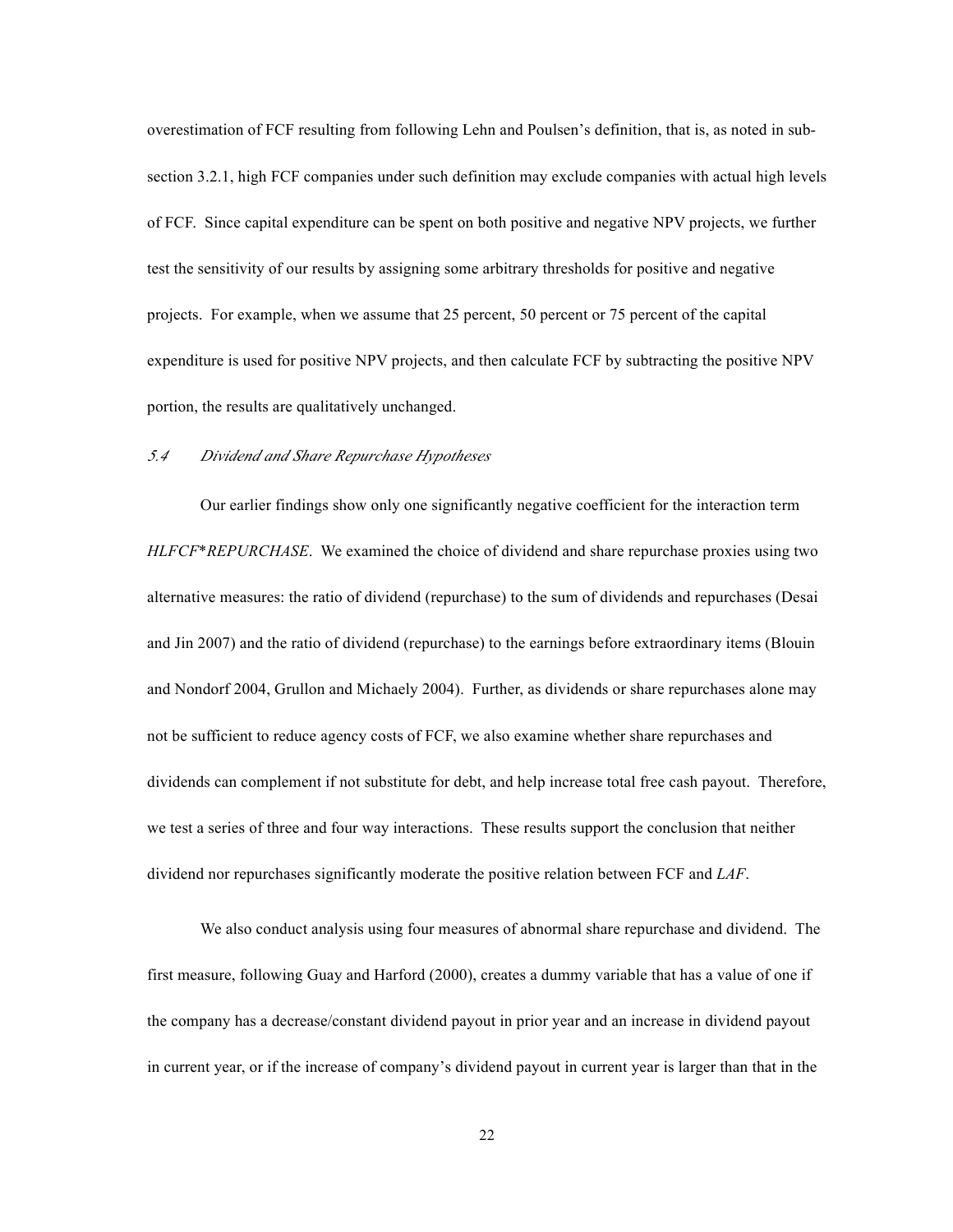previous year. The second measure subtracts previous dividend change from the current dividend change. The third measure creates a dummy variable that equals one for dividend increase in the current year and zero otherwise. The last measure constructs a dummy variable that equals one for a dividend increase or stock repurchases and zero otherwise. Overall, irrespective of our proxies for unusual dividend and repurchase changes, our results do not differ.

# *5.5 Replication of Gul and Tsui (1998, 2001)*

Gul and Tsui (1998) run an OLS regression on companies in the bottom quartile of growth opportunities. They adopt the Lehn and Poulsen (1989) definition of FCF and interact FCF with debt to test the moderating role of debt. They find a significantly positive coefficient for FCF and a significantly negative coefficient for the interaction between FCF and debt. We test our first two hypotheses following the approach of Gul and Tsui (1998). Our results show insignificant coefficients for FCF and the interaction between FCF and debt using the full sample set.<sup>18</sup> The only case where we are able to replicate their results (on our dataset) for the FCF hypothesis is when we trim the continuous FCF variable by four percent (above and below), or when we use an ordinal FCF variable, coded into a 1-5 scale. However, we still fail to find evidence in support of the debt monitoring hypothesis after we trim or rank the data. A descriptive analysis shows that the observations in the top and bottom four percent differ from the rest of our sample in that they have larger growth value, higher debt level, and are more likely to incur losses and be subject to bankruptcy. It, therefore, appears that, overall, the companies in our sample could be more risky than the Hong Kong or Australia samples used in Gul and Tsui (1998).

<sup>&</sup>lt;sup>18</sup> When we subtract the capital expenditure from Gul and Tsui's FCF definition, the coefficient for FCF is still insignificant.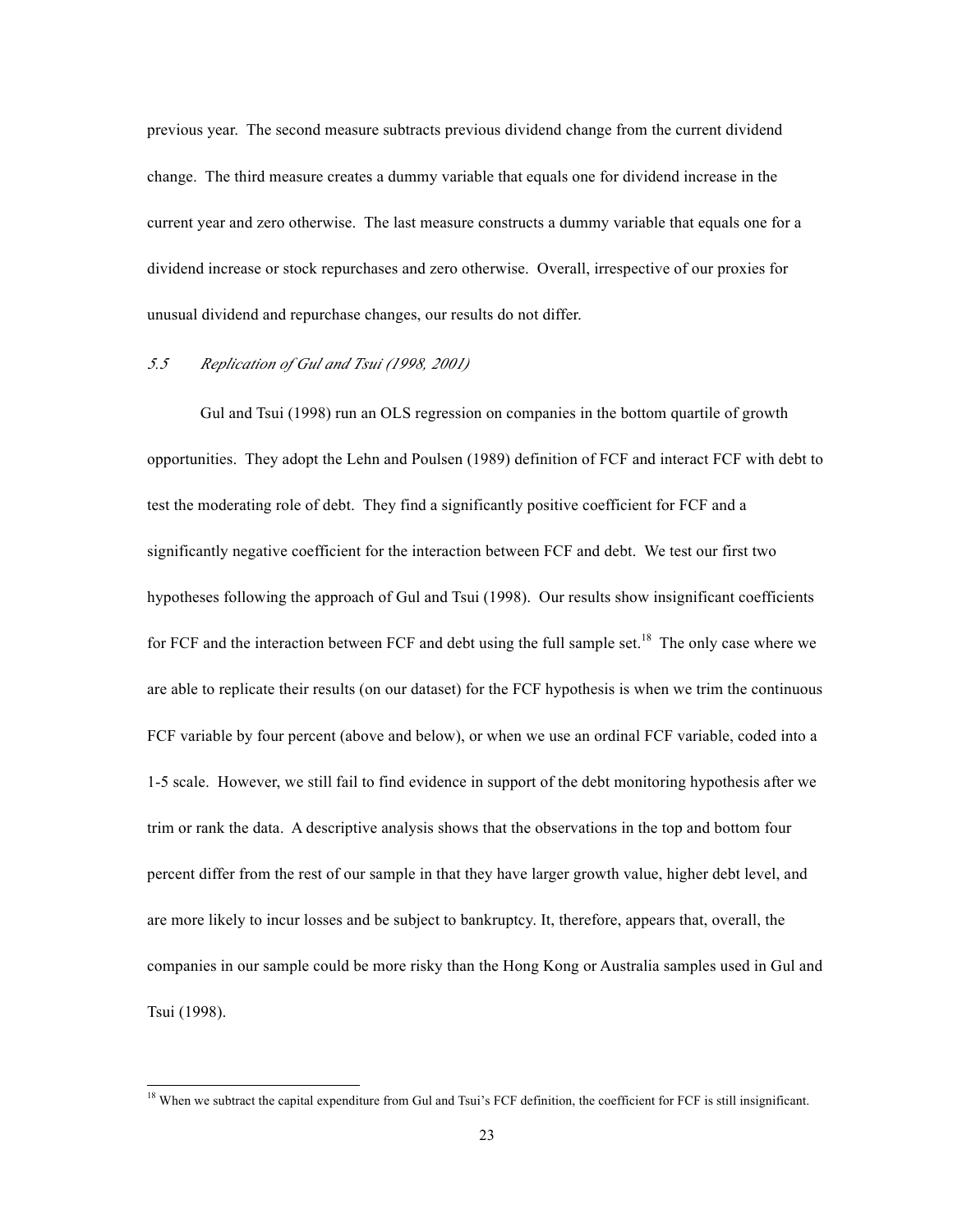Gul and Tsui (2001) further introduce the director ownership as a proxy for management ownership into the analysis, and find that the audit fees for companies with high FCF/low growth and high director ownership are lower than for similar companies with low levels of director ownership. Contrary to their findings, we find that audit fees are higher for companies with high FCF/low growth and high director ownership. Therefore, instead of supporting a convergence of interests effect, as argued by Gul and Tsui (2001), our results are consistent with the entrenchment argument of management ownership, such that managers with large shareholdings have greater control over the company and, thus, greater scope for acting in their own private interest (Lennox 2005). However, although we are unable to replicate Gul and Tsui's findings with our data using their approach, our results are largely consistent with their conclusion.

# **6. Conclusion**

This study tests whether the agency problems of companies with high FCF and low growth prospects induce their auditors to charge higher audit fees relative to other companies' fees. To test the FCF hypothesis from an auditing perspective, we also posit that high FCF/high growth companies should have higher audit fees. We find that audit fees of high FCF/low growth companies and high FCF/high growth companies are significantly higher than those of low FCF/low growth and low FCF/high growth companies, a result that supports the FCF hypothesis, and that such higher fees associate mostly with audit effort, not audit risk. Our results also support the debt-monitoring hypothesis in the context of auditing in that we find that audit fees vary negatively with debt for companies with high FCF. However, our study offers no evidence to suggest that audit fees vary negatively with the interaction of FCF and dividends or share repurchases, two other mechanisms that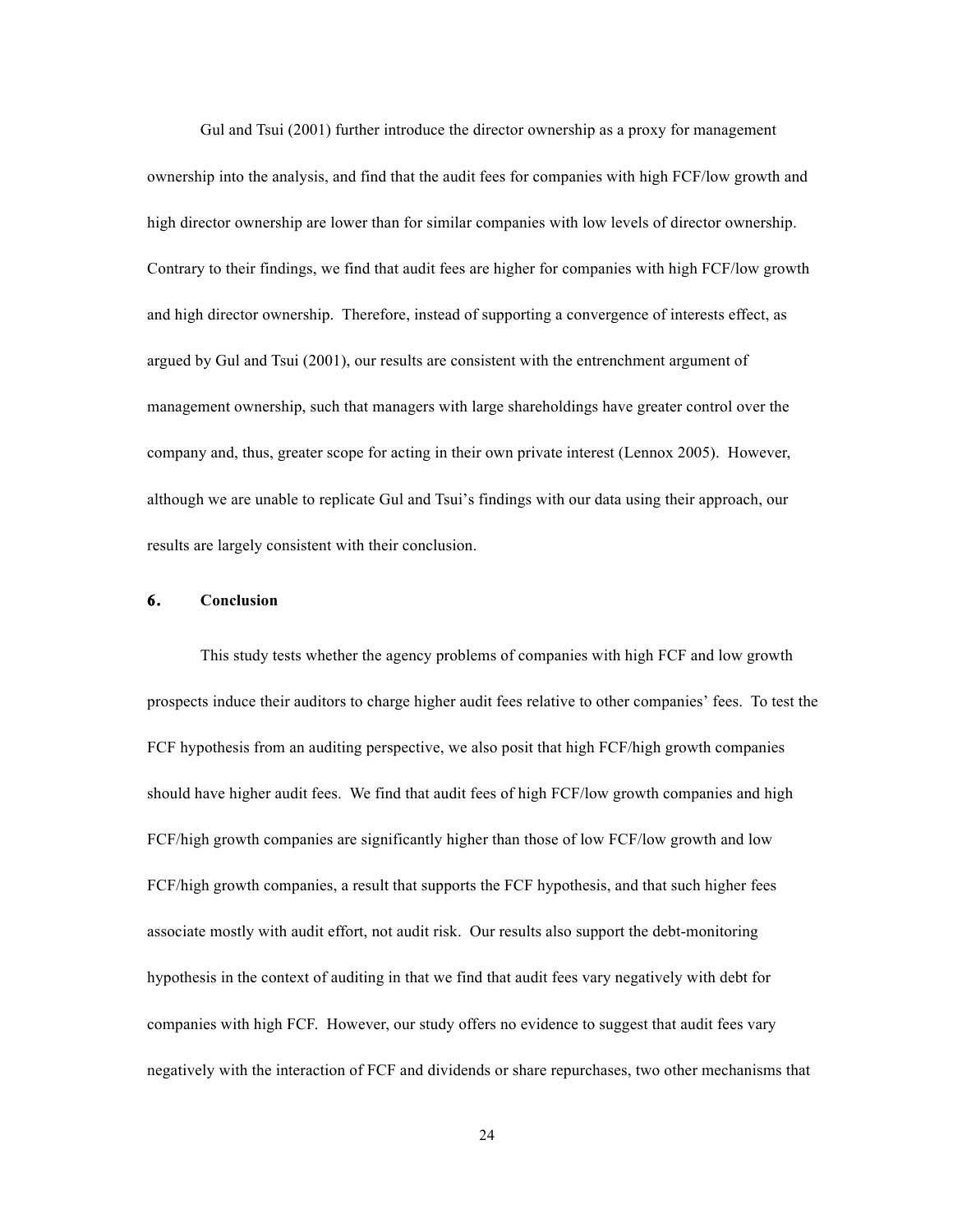companies can use to reduce FCF agency costs.

The positive relation between FCF and audit fees documented in this study lends some support to the view that the economic role of auditing has a broader governance contribution, as the FCF problem is only one instance of weak corporate governance. A number of recent studies has addressed this issue and specifically examined the corporate governance role of auditing. For example, Griffin et al. (2008) test an economic framework that explains a countervailing relation between governance and auditing. They find a positive association between governance and audit fees because auditing is one mechanism of governance, and a negative relation because auditors incorporate the benefits of better governance in pricing their services. Choi and Wong (2007) examine whether the strength of a country's legal system affects the governance role of auditors and conclude that auditors do play a strong governance role in countries with weak legal institutions.

Finally, we note that this study explores only a supply-side explanation of the positive relation between the agency problems of FCF and audit fees (Gul and Tsui 2001), that is, when the agency problems of FCF are severe, auditors will expend more effort, which induces higher fees. Future research might consider other explanations for this potential positive relationship. For instance, a positive relation may stem from shareholders' demands for higher quality audits to mitigate the agency problems of FCF. Auditors may also charge higher fees if they know that clients can pay more because of the available excess cash. Future research might also consider possible links between the demand side of auditing and the wider role of auditing as a governance or control mechanism to solve agency problems in general, that is, beyond the specific FCF agency issue that we address here.

25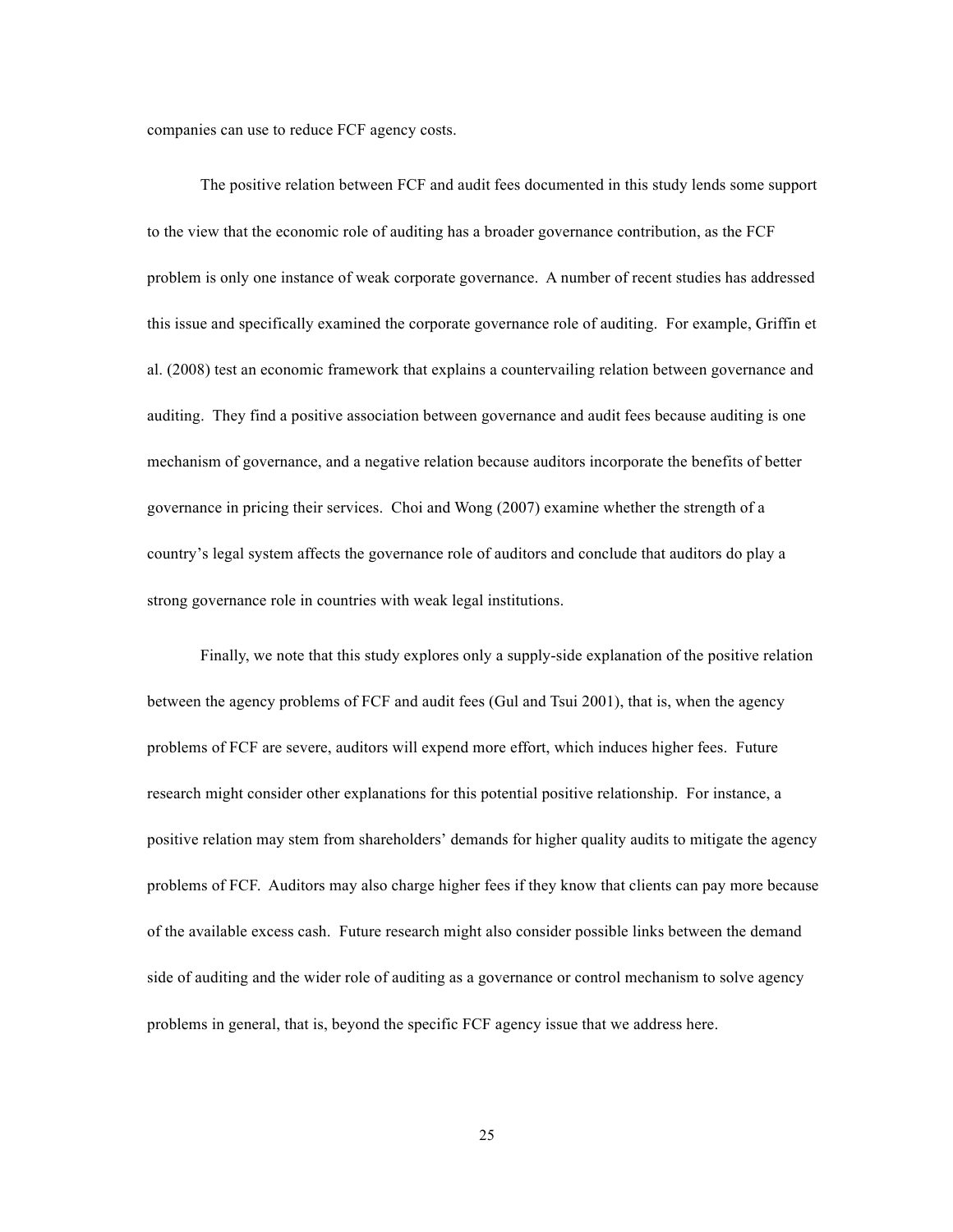# **References**

- Adam, T., and V. Goyal, 2008, The investment opportunity set and its proxy variables, *Journal of Financial Research* 31, 41-63.
- Allen, F., and R. Michaely, 2003, Payout policy, in G. Constantinidies, M. Hariss, and R. Stulz. (Eds.), *Handbooks in Economics and Finance*, North-Holland.
- Australian Auditing Standard AUS 202, 2002, *Objectives and general principles governing an audit of a financial report*, Auditing and Assurance Standards Board, Melbourne, July.
- Australian Auditing Standard ASA 315, 2006, *Understanding the Entity and Its Environment and Assessing the Risks of Material Misstatement,* Auditing and Assurance Standards Board, Melbourne, April.
- Barclay, M., and W. Smith, Jr, 1995, The maturity structure of corporate debt, *Journal of Finance* 50, 609-632.
- Bell, T., W. Landsman, B. Miller, and S. Yeh, 2002, The valuation implications of employee stock option accounting for profitable computer software firms, *The Accounting Review* 77, 971-996.
- Blanchard, O., F. Lopez-di-Silanes, and A. Shleifer, 1994, What do firms do with cash windfalls? *Journal of Financial Economics* 36, 337-360.
- Blouin, J., and M. Nondorf, 2004, Payout policy: A shareholder-level analysis, Working paper (University of Pennsylvania, Philadelphia, Pennsylvania).
- Chan, K., D. Ikenberry, I. Lee, and Y. Wang, 2007, Share repurchase as a tool to mislead investors: Evidence from earnings quality and stock performance, Working paper (University of Hong Kong, Pokfulam, Hong Kong).
- Choi, J., and T. Wong, 2007, Auditors' governance functions and legal environments: An international investigation, *Contemporary Accounting Research* 24, 13-46.
- Chung, R., M. Firth, and J. Kim, 2005, Earnings management, surplus free cash flow, and external monitoring, *Journal of Business Research* 58, 766-776.
- Cohen, J., G. Krishnamoorthy*,* and A. Wright, 2002, Corporate governance and the audit process, *Contemporary Accounting Research* 19, 573-593.
- Desai, M., and L. Jin, 2007, Institutional tax clienteles and payout policy, Working paper (Harvard University, Boston, MA).
- Ferguson, A., and S. Taylor, 2007, Free cash flow, debt monitoring and audit fees: A re-examination, Working Paper (University of New South Wales, Sydney, NSW).
- Griffin, P, D. Lont, and Y. Sun, 2008, Corporate governance and audit fees: Evidence of countervailing relations, *Journal of Contemporary Accounting & Economics* 4, 18-49.
- Griffin, P., and D. Lont, 2005, The effect of auditor dismissals and resignations on audit fees: Evidence based on SEC disclosures under Sarbanes-Oxley, Working paper (University of California at Davis, Davis, CA).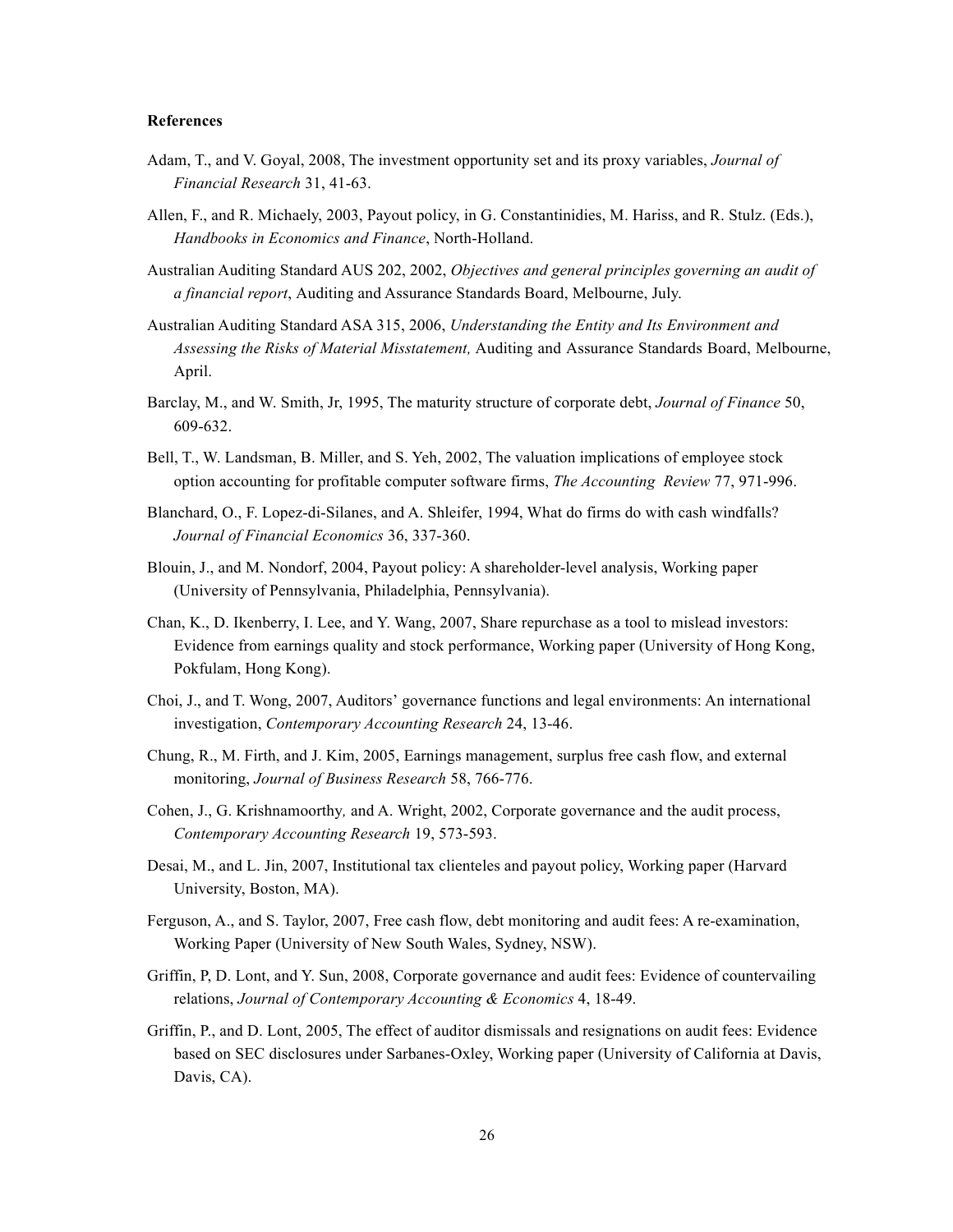- Grinstein, Y., and R. Michaely, 2005, Institutional holdings and payout policy, *The Journal of Finance* 60, 1389-1426.
- Grullon, G., and R. Michaely, 2004, The information content of share repurchase programs, *The Journal of Finance* 59, 651-680.
- Guay, W., and J. Harford, 2000, The cash-flow performance and information content of dividend increases versus repurchases, *Journal of Financial Economics* 57, 385-415.
- Gul, F., and J. Tsui, 1998, A test of the free cash flow and debt monitoring hypotheses: Evidence from auditing pricing, *Journal of Accounting and Economics* 24, 219-237.
- Gul, F., and J. Tsui, 2001, Free cash flow, debt monitoring, and audit pricing: Further evidence on the role of director equity ownership, *Auditing: A Journal of Practice & Theory* 20, 71-86.
- Gul, F., C. Chen, and J. Tsui, 2003, Discretionary accounting accruals, managers' incentives, and audit fees, *Contemporary Accounting Research* 20, 441-464.
- Harford, J., 1999, Corporate cash reserves and acquisitions, *The Journal of Finance* 5, 1969-1997.
- Jaggi, B., and F. Gul, 2005, Evidence of accruals management: A test of the free cash flow and debt monitoring hypotheses, Working paper (The State University of New Jersey, Newark, NJ).
- Jensen, M., 1986, Agency costs of FCF, corporate finance, and takeovers, *The American Economic Review* 76, 323-329.
- Jensen, M., 1988, Takeovers: Their causes and consequences, *The Journal of Economic Perspectives* 2, 21-48.
- Jung, K., Y. Kim, and R. Stulz, 1996, Timing, investment opportunities, managerial discretion, and the security issue decision, *Journal of Financial Economics* 42, 159-185.
- Lang, L., R. Stulz, and R. Walkling, 1991, A test of the free cash flow hypothesis, the case of bidder returns, *Journal of Financial Economics* 29, 315-335.
- Lehn, K., and A. Poulsen, 1989, Free cash flow and stockholder gains in going private transactions, *The Journal of Finance* 44, 771-787.
- Lennox, C., 2005, Management ownership and audit firm size, *Contemporary Accounting Research* 22, 205-227.
- Myers, S., 1977, Determinants of corporate borrowing, *Journal of Financial Economics 5*, 147–175.
- Myers, S., and N. Majluf, 1984, Corporate financing and investment decisions when firms have information that Investors do not have, *Journal of Financial Economics* 13,187-221.
- Oded, J., 2008, Payout policy, financial flexibility, and agency costs of free cash flow, Working paper (Boston University, Boston, WA).
- Opler, T., L. Pinkowitz, R. Stulz, and R. Williamson, 2001, Corporate Cash Holdings, *Journal of Applied Corporate Finance* 14, 55-66.
- Richardson, S., 2006, Over-investment of free cash flow, *Review of Accounting Studies* 11, 159-189.
- Rubin, P., 1990, *Managing Business Transactions,* Free Press, New York.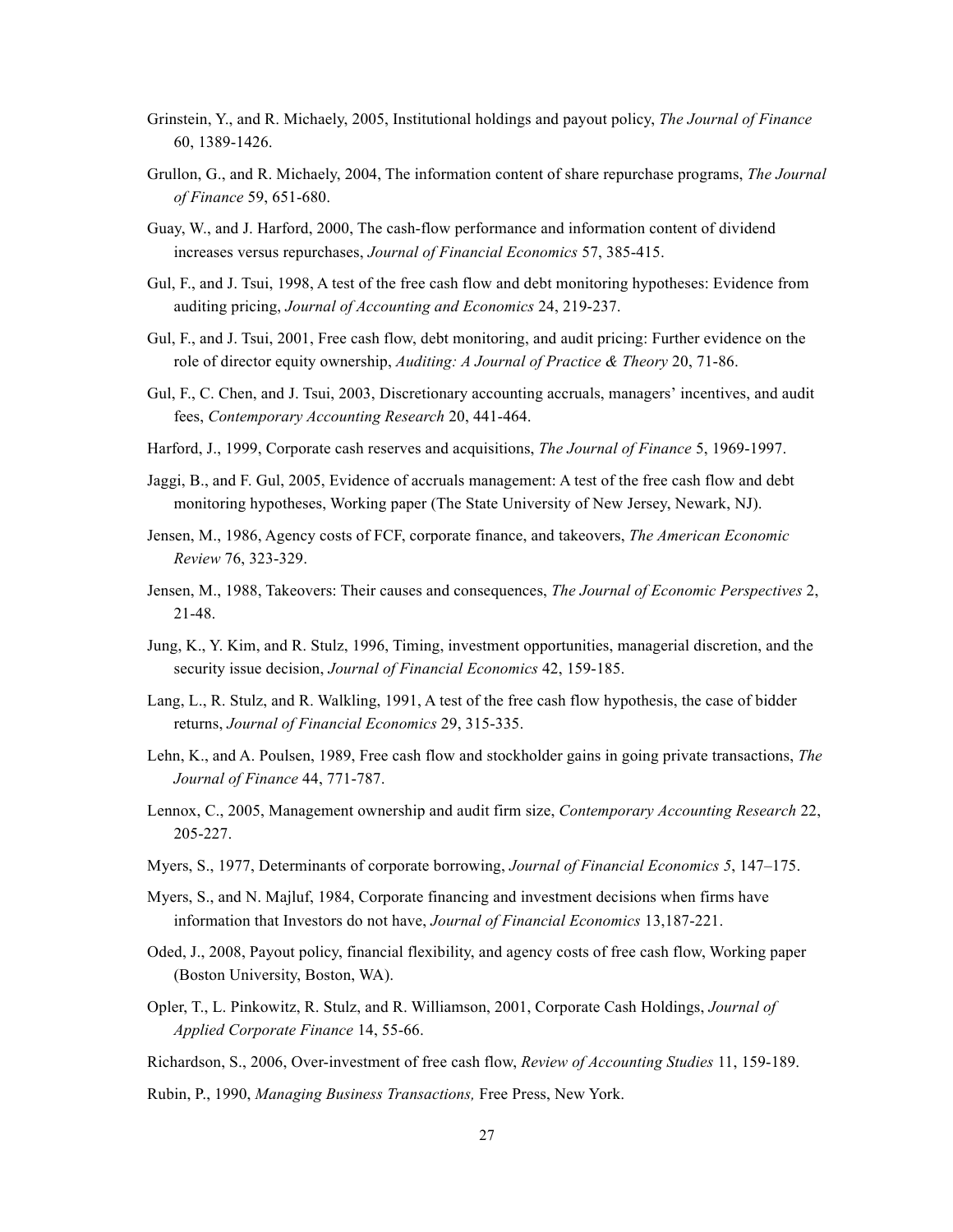- Shin, H., and R. Stulz, 1998, Are internal capital markets efficient? *The Quarterly Journal of Economics* 113, 531-552.
- Simunic, D., 1980, The pricing of audit services: Theory and evidence, *Journal of Accounting Research* 18, 161-190.
- Tabachnick, B., and L. S. Fidell, 2007, *Using Multivariate Statistics*, 4<sup>th</sup> edition. New York: Harper Collins College Publishers.
- Tsui, J., B. Jaggi, and F. Gul, 2001, CEO domination, growth opportunities, and their impact on audit fees, *Journal of Accounting, Auditing and Finance* 16, 189-208.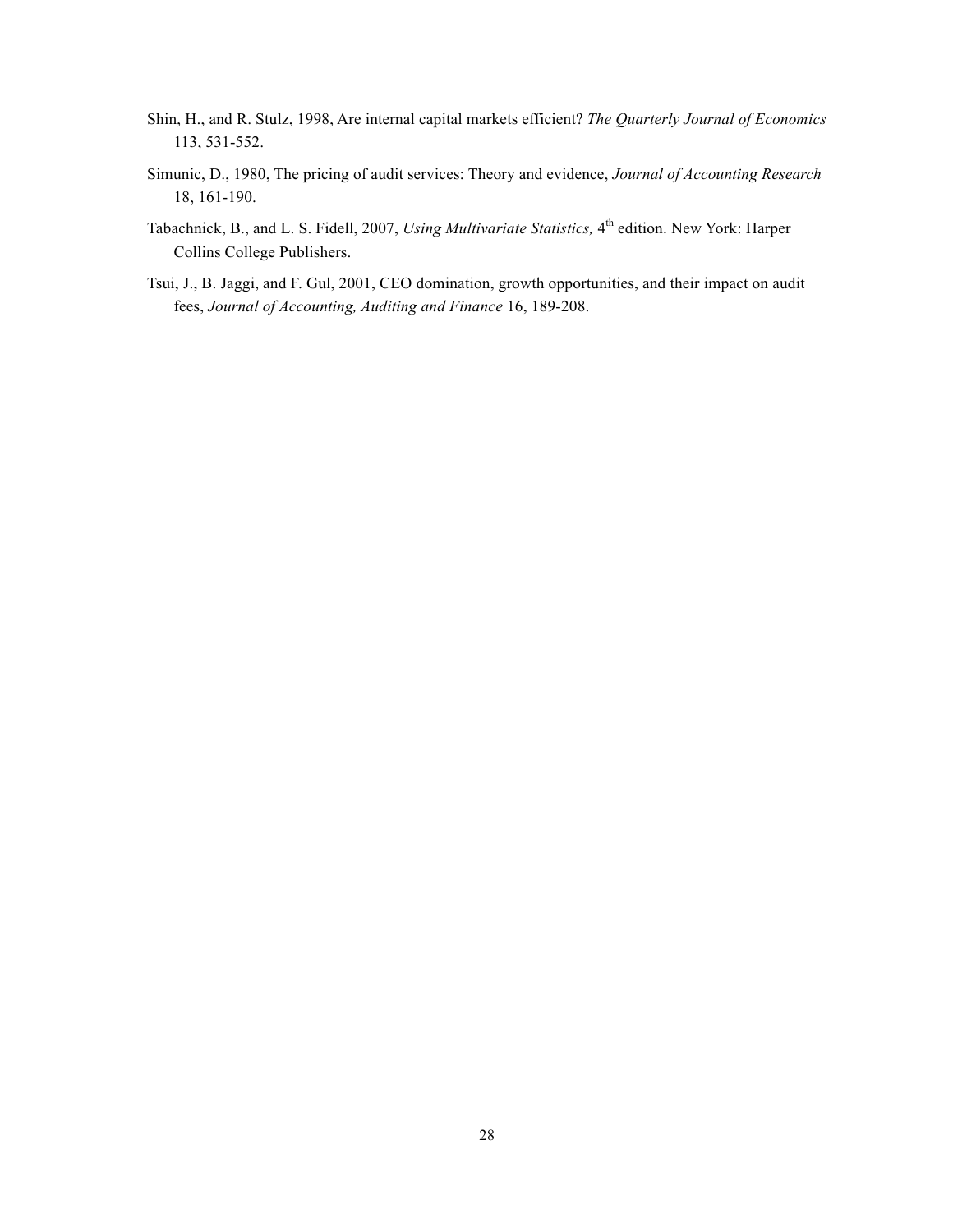| Variable       | Fiscal Year | 2000   | 2001     | 2002    | 2003     | 2004   | 2005     | 2006     | All Years |
|----------------|-------------|--------|----------|---------|----------|--------|----------|----------|-----------|
| $FCF/TE_{t-1}$ | Mean        | 0.538  | $-0.291$ | 2.047   | $-1.521$ | 0.963  | $-0.401$ | $-0.368$ | $-2.527$  |
|                | Median      | 0.037  | 0.011    | 0.030   | 0.049    | 0.072  | 0.056    | 0.075    | 0.046     |
|                | Std. Dev.   | 27.168 | 11.606   | 115.323 | 86.677   | 54.564 | 52.466   | 18.705   | 369.135   |
| <b>GROWTH</b>  | Mean        | 1.803  | 1.565    | 1.229   | 1.742    | 1.679  | 1.804    | 1.623    | 1.631     |
|                | Median      | 0.996  | 1.011    | 0.858   | 1.098    | 1.183  | 1.246    | 1.280    | 1.096     |
|                | Std. Dev.   | 2.431  | 1.839    | 1.547   | 2.372    | 2.168  | 2.565    | 1.526    | 2.140     |
|                | No. of obs. | 1.198  | 2.358    | 2,632   | 2,963    | 3,096  | 3.086    | 1.438    | 16,771    |

**Table 1 Distribution of FCF and Growth Opportunity Measures by Year**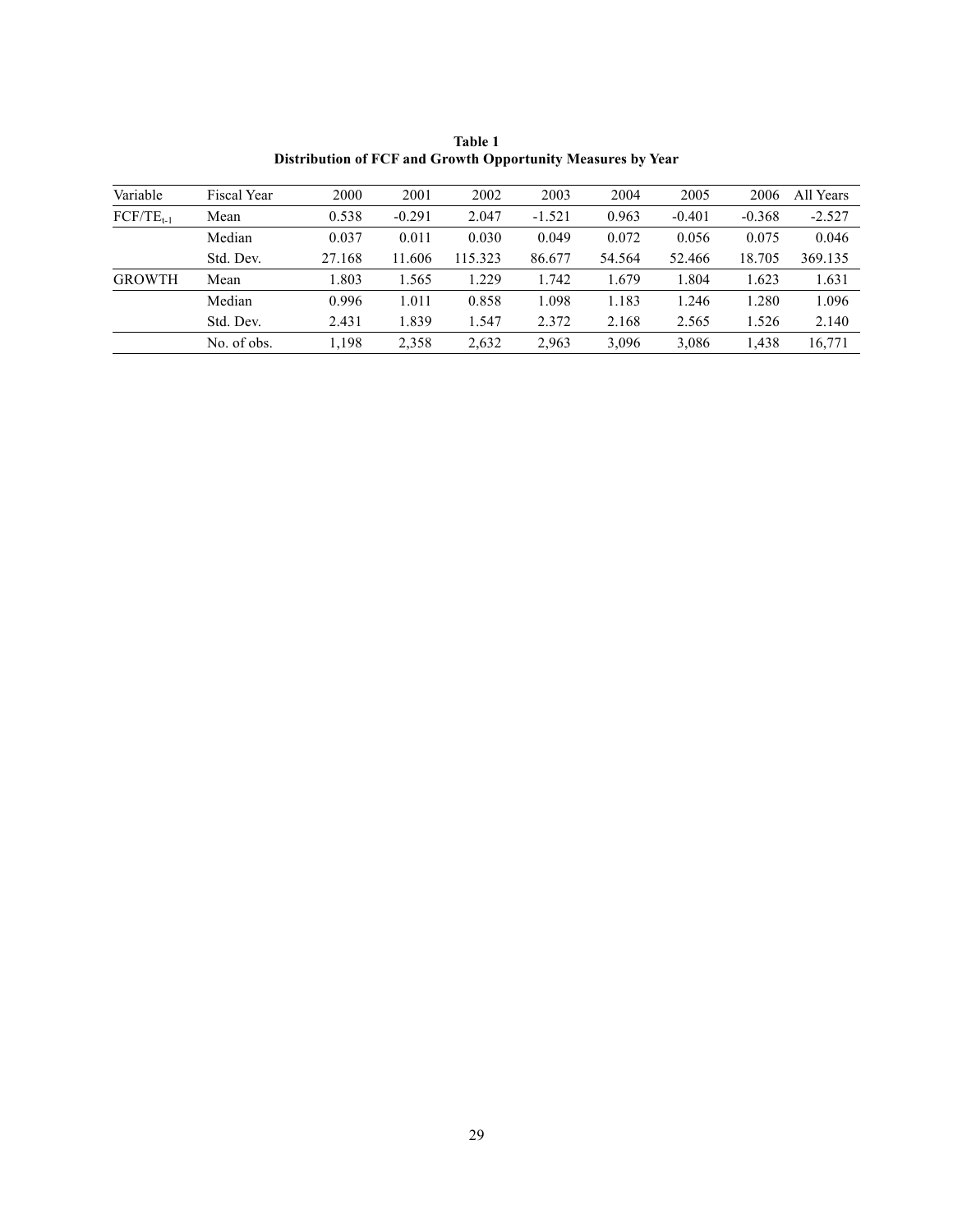| Variable           | Definition                                                                              | Data Source <sup>a</sup> |
|--------------------|-----------------------------------------------------------------------------------------|--------------------------|
| Dependent          |                                                                                         |                          |
| LAF                | Natural log of total audit fees for fiscal year                                         | AA                       |
| Experimental       |                                                                                         |                          |
| $FCF/TE_{t-1}$     | (INC-TAX-INTEXP-PREDIV-ORDIV-CAPEXP)/TE <sub>t-1</sub>                                  | See below                |
| <b>INC</b>         | Operating income before depreciation                                                    | Comp $#13$               |
| <b>TAX</b>         | Total taxes – change in deferred tax from previous year to the current year             | Comp #16, #35            |
| <b>INTEXP</b>      | Gross interest expenses on short- and long-term debt                                    | Comp $#15$               |
| <b>PREDIV</b>      | Total dividend on preferred shares                                                      | Comp#19                  |
| <b>ORDIV</b>       | Total dividend on ordinary shares                                                       | Comp#21                  |
| <b>CAPEXP</b>      | Capital expenditure for fiscal year                                                     | Comp #128                |
| $TE_{t-1}$         | Book value of equity at end of prior year                                               | Comp.                    |
| <b>GROWTH</b>      | (MVEQUITY + DEBT)/TA                                                                    | See below                |
| <b>DEBT</b>        | Book value of total debt at end of year                                                 | Comp #181                |
| <b>TA</b>          | Book value of total assets at end of year                                               | Comp $#6$                |
| <b>DIVIDEND</b>    | Dividends on common and preferred shares divided by MVEQUITY                            | Comp #19, #21            |
| <b>REPURCHASE</b>  | Upper quartile purchase of common and pref. shares ÷ MVEQUITY=1, otherwise 0. Comp #115 |                          |
| <b>MVEQUITY</b>    | Market capitalization at end of the quarterly report after fiscal year                  | CS                       |
| <b>HLGROWTH</b>    | GROWTH greater than the median=1, otherwise 0                                           | na                       |
| <b>HLFCF</b>       | FCF/TE <sub>t-1</sub> greater than the median=1, otherwise 0                            | na                       |
| FG1                | Companies with low FCF and low growth, otherwise 0                                      | na                       |
| FG <sub>2</sub>    | Companies with low FCF and high growth, otherwise 0                                     | na                       |
| FG3                | Companies with high FCF and low growth, otherwise 0                                     | na                       |
| FG4                | Companies with high FCF and high growth, otherwise 0                                    | na                       |
| Control            |                                                                                         |                          |
| <b>SIZE</b>        | Natural log of total assets at end of fiscal year                                       | Comp                     |
| <b>SEGMENTS</b>    | Number of segments                                                                      | Comp                     |
| DA                 | Ratio of total debt to total assets at end of year                                      | Comp                     |
| <b>QUICK</b>       | Ratio of current assets less inventories to current liabilities                         | Comp                     |
| LOSS               | Negative income before extraordinary items=1, otherwise 0                               | Comp                     |
| BIG4               | Deloitte, Ernst & Young, KPMG, and PricewaterhouseCoopers=1, otherwise 0                | AA                       |
| <b>FISCAL</b>      | Fiscal year end = December 31, otherwise $0$                                            | Comp                     |
| <b>MANU</b>        | Manufacturing industry = 1, otherwise $0$                                               | <b>NAICS</b> codes       |
| <b>UTILITY</b>     | Utility industry = 1, otherwise $0$                                                     | NAICS codes              |
| YRDUM <sup>b</sup> | Six dummy variables for years                                                           | na                       |
| <b>LNAF</b>        | Natural log of non-audit fees                                                           | AA                       |
| <b>ZSCORE</b>      | Bankruptcy prediction score less than 3=1, otherwise 0                                  | Comp.                    |

#### **Table 2 Variable Definitions and Data Sources**

Notes to table 2.

a. AA, CS, and Comp indicate the data are from the Audit Analytic, CRSP, and Compustat databases, respectively, with item numbers provided where appropriate.

b. These six dummy variables are YR2001, YR2002, YR2003, YR2004, YR2005 and YR2006. They equal 1 if the data are derived from 2001, 2002, 2003, 2004, 2005 and 2006, respectively, 0 otherwise.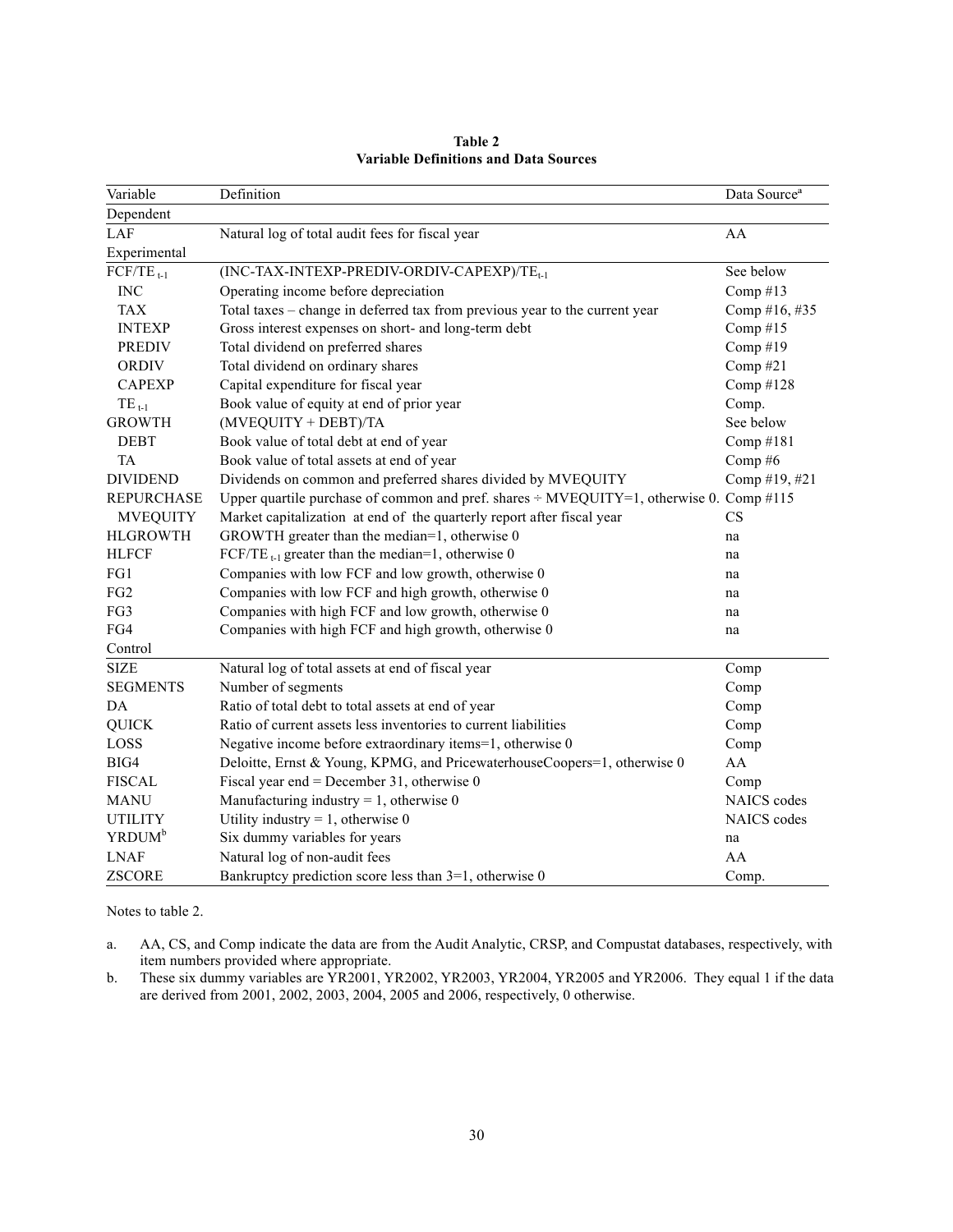|                                |           |        | Low   | High  | <b>High less Low</b> |       | Low      | High   | <b>High less Low</b> |        |
|--------------------------------|-----------|--------|-------|-------|----------------------|-------|----------|--------|----------------------|--------|
| Sample                         |           | Total  | FCF   | FCF   | FCF                  |       | Growth   | Growth | Growth               |        |
|                                |           |        |       |       | Mean                 |       |          |        | Mean                 |        |
| Variable <sup>a</sup>          |           |        |       |       | diff.                | Sig.  |          |        | diff.                | Sig.   |
| No. of obs.                    |           | 16,771 | 8,351 | 8,420 |                      |       | 8,392    | 8,379  |                      |        |
| Dependent                      |           |        |       |       |                      |       |          |        |                      |        |
| LAF                            | mean      | 13.01  | 12.87 | 13.15 | 0.274                | ***   | 12.99    | 13.03  | 0.042                | $\ast$ |
|                                | median    | 12.91  | 12.73 | 13.11 |                      |       | 12.88    | 12.95  |                      |        |
|                                | std. dev. | 1.48   | 1.46  | 1.48  |                      |       | 1.59     | 1.36   |                      |        |
| Independent (continuous)       |           |        |       |       |                      |       |          |        |                      |        |
| <b>SIZE</b>                    | mean      | 19.53  | 19.33 | 19.72 | 0.392                | ***   | 19.50    | 19.55  | 0.052                | ns     |
|                                | median    | 19.62  | 19.29 | 19.91 |                      |       | 19.57    | 19.64  |                      |        |
|                                | std. dev. | 2.42   | 2.43  | 2.40  |                      |       | 2.66     | 2.16   |                      |        |
| <b>SEGMENTS</b>                | mean      | 2.41   | 2.35  | 2.47  | 0.120                | ***   | 2.58     | 2.24   | $-0.336$             | ***    |
|                                | median    | 2.00   | 1.00  | 2.00  |                      |       | 2.00     | 1.00   |                      |        |
|                                | std. dev. | 1.71   | 1.72  | 1.72  |                      |       | 1.77     | 1.65   |                      |        |
| DA                             | mean      | 0.63   | 0.56  | 0.71  | 0.151                | ***   | 0.73     | 0.54   | $-0.192$             | ***    |
|                                | median    | 0.51   | 0.52  | 0.50  |                      |       | 0.59     | 0.42   |                      |        |
|                                | std. dev. | 2.01   | 0.83  | 2.80  |                      |       | 2.52     | 1.30   |                      |        |
| <b>QUICK</b>                   | mean      | 2.75   | 3.13  | 2.38  | $-0.744$             | $***$ | 2.43     | 3.07   | 0.640                | **     |
|                                | median    | 1.33   | 1.29  | 1.37  |                      |       | 1.10     | 1.70   |                      |        |
|                                | std. dev. | 18.08  | 12.62 | 22.20 |                      |       | 24.81    | 6.12   |                      |        |
| <b>LNAF</b>                    | mean      | 11.96  | 11.76 | 12.17 | 0.411                | ***   | 11.87    | 12.05  | 0.177                | ***    |
|                                | median    | 11.97  | 11.70 | 12.24 |                      |       | 11.86    | 12.07  |                      |        |
|                                | std. dev. | 1.91   | 1.89  | 1.90  |                      |       | 2.01     | 1.80   |                      |        |
| <b>DIVIDEND</b>                | mean      | 0.05   | 0.06  | 0.04  | $-0.012$             | ns    | 0.09     | 0.01   | $-0.081$             | ***    |
|                                | median    | 0.00   | 0.00  | 0.00  |                      |       | $0.00\,$ | 0.00   |                      |        |
|                                | std. dev. | 0.78   | 0.66  | 0.54  |                      |       | 0.85     | 0.04   |                      |        |
| Independent (categorical)      |           |        |       |       |                      |       |          |        |                      |        |
| LOSS                           |           | 39%    | 53%   | 26%   | $-0.267$             | ***   | 0.47     | 0.31   | $-0.159$             | ***    |
| <b>ZSCORE</b>                  |           | 50%    | 61%   | 38%   | $-0.232$             | ***   | 0.69     | 0.30   | $-0.390$             | ***    |
| BIG4                           |           | 76%    | 76%   | 77%   | 0.014                | **    | 0.72     | 0.81   | 0.086                | ***    |
| <b>FISCAL</b>                  |           | 66%    | 68%   | 64%   | $-0.041$             | ***   | 0.64     | 0.68   | 0.040                | ***    |
| <b>MANU</b>                    |           | 49%    | 45%   | 53%   | 0.082                | ***   | 0.46     | 0.53   | 0.064                | ***    |
| <b>UTILITY</b>                 |           | 4%     | $6\%$ | $2\%$ | $-0.042$             | ***   | 0.06     | 0.01   | $-0.056$             | ***    |
| <b>REPURCHASE</b> <sup>b</sup> |           | 25%    | 19%   | 31%   | 0.112                | ***   | 0.22     | 0.28   | 0.066                | ***    |
| FG1                            |           | 28%    | 56%   | $0\%$ | na                   |       | 0.49     | 0.07   | na                   |        |
| FG <sub>2</sub>                |           | 22%    | 44%   | $0\%$ | na                   |       | 0.06     | 0.37   | na                   |        |
| FG3                            |           | 22%    | $0\%$ | 45%   |                      |       | 0.39     | 0.06   |                      |        |
|                                |           |        |       |       | na                   |       |          |        | na                   |        |
| FG4                            |           | 28%    | $0\%$ | 55%   | na                   |       | 0.06     | 0.49   | na                   |        |

**Table 3 Descriptive Statistics of Dependent and Independent Variables and Univariate Tests**

Notes to table 3.

a. Table 2 states the definitions of these variables.

b. REPURCHASE =1 if an observation is in the upper quartile purchase of common and preferred stock divided by market capitalization, otherwise 0. The 25% repurchase yield cut off is 0.0082.

c. Tests of significance: \*\*\* = less than .001, \*\* = less than .01.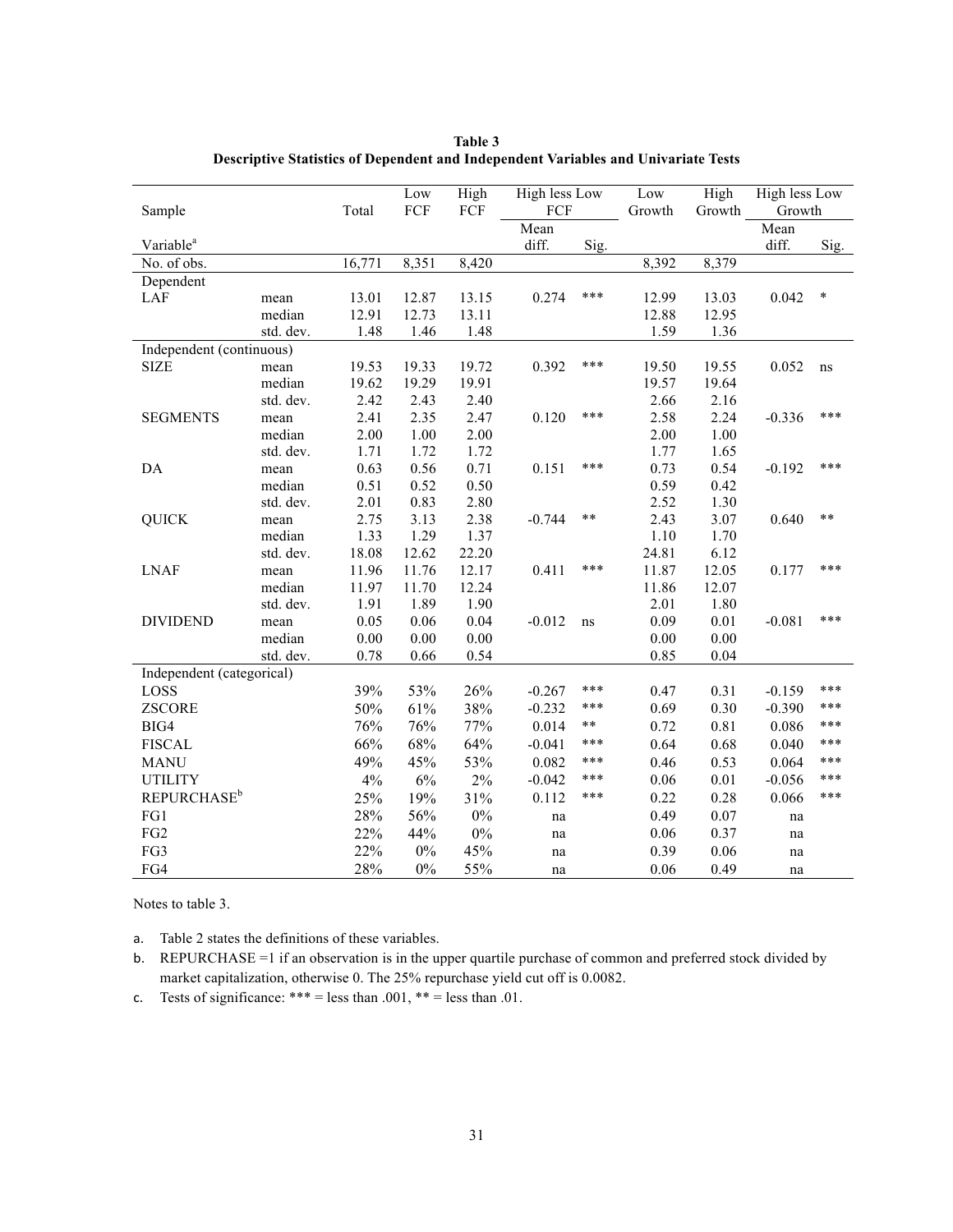# **Table 4 Mean and Median of Log of Audit Fees for 16,771 Company Observations for Subsamples Stratified According to Growth Opportunities and FCF**

|                                      | Low Growth      | High Growth     | Mean Difference <sup>a</sup> |
|--------------------------------------|-----------------|-----------------|------------------------------|
| Low FCF                              | FG1             | FG <sub>2</sub> | (Low less High Growth)       |
| mean                                 | 12.929          | 12.800          | 0.129                        |
| median                               | 12.774          | 12.679          | $t=4.073***$                 |
| no. of observations                  | 4,633           | 3,718           |                              |
| High FCF                             | FG3             | FG4             |                              |
| mean                                 | 13.061          | 13.212          | $-0.151$                     |
| median                               | 13.014          | 13.173          | $t = -4.576$ ***             |
| no. of observations                  | 3,759           | 4,661           |                              |
| Mean difference (Low FCF - High FCF) | $-0.132$        | $-0.412$        |                              |
|                                      | $t = -3.796***$ | $t=13.977***$   |                              |

Note to table 4.

a. Tests of significance: \*\*\* = less than .001, \*\* = less than .01.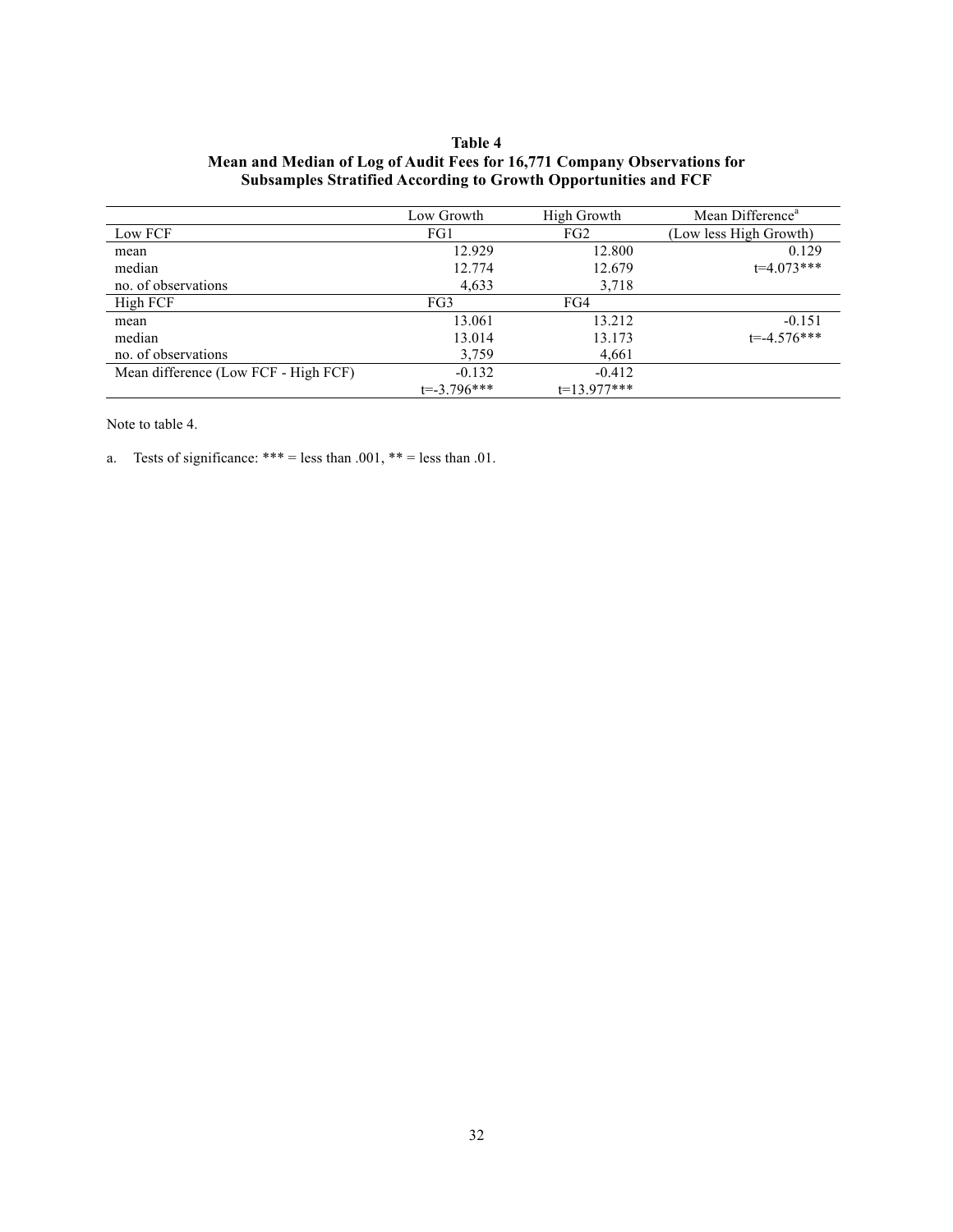| Variable <sup>a</sup>               |                | Mean <sup>b</sup> | Median |
|-------------------------------------|----------------|-------------------|--------|
| Client Size (SIZE)                  | Larger         | 14.046            | 13.981 |
|                                     | Smaller        | 11.970            | 11.939 |
|                                     | t-value        | 128.003***        |        |
| <b>Client Complexity (SEGMENTS)</b> | More           | 13.682            | 13.697 |
|                                     | Less           | 12.513            | 12.413 |
|                                     | t-value        | 54.059***         |        |
| Client Leverage (DA)                | Higher         | 13.383            | 13.396 |
|                                     | Lower          | 12.633            | 12.531 |
|                                     | t-value        | 34.005***         |        |
| Client Liquidity (QUICK)            | Higher         | 12.761            | 12.687 |
|                                     | Lower          | 13.255            | 13.198 |
|                                     | t-value        | $-17.617***$      |        |
| Client Default Risk (ZSCORE)        | Higher         | 13.078            | 12.991 |
|                                     | Lower          | 12.939            | 12.860 |
|                                     | t-value        | $6.078***$        |        |
| Client Loss (LOSS)                  | Yes            | 12.640            | 12.468 |
|                                     | N <sub>0</sub> | 13.244            | 13.209 |
|                                     | t-value        | $-26.237***$      |        |
| Audit Firm (BIG4)                   | Big 4          | 13.397            | 13.331 |
|                                     | Non-Big 4      | 11.748            | 11.625 |
|                                     | t-value        | 76.695***         |        |
| Non-Audit Services (LNAF)           | Higher         | 13.890            | 13.820 |
|                                     | Lower          | 12.125            | 12.008 |
|                                     | t-value        | 96.533***         |        |
| Fiscal Year End (FISCAL)            | Dec.31         | 13.127            | 13.052 |
|                                     | Non-Dec.31     | 12.774            | 12.667 |
|                                     | t-value        | 14.947***         |        |

**Table 5 Univariate Analysis for Log of Audit Fees by Control Variables**

Notes to table 5.

a. Table 2 states the definitions of these variables.

b. Tests of significance:  $***$  = less than .001.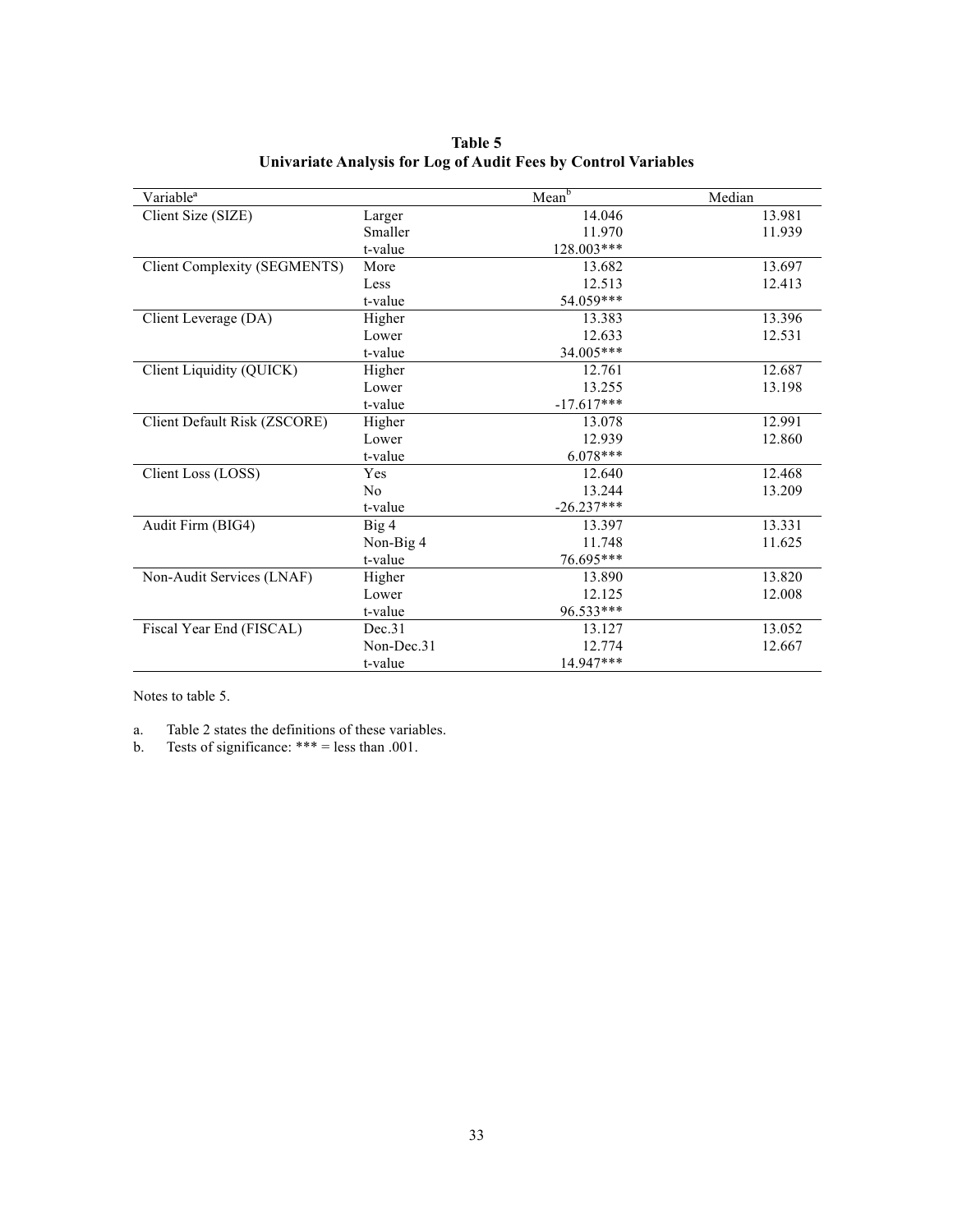| Regression #                         |                          |        | (1)                             |       | (2)      |       | (3)      |       |
|--------------------------------------|--------------------------|--------|---------------------------------|-------|----------|-------|----------|-------|
| No. of observations                  |                          |        | 16,772                          |       | 16,772   |       | 16,772   |       |
| Variable <sup>a</sup>                | Pred. Sign               |        | $\underline{\mathrm{Coeff.}}^b$ | Sig.  | Coeff.   | Sig.  | Coeff.   | Sig.  |
| <b>INTERCEPT</b>                     |                          |        | 2.519                           | ***   | 2.719    | ***   | 2.622    | ***   |
| Control variables                    |                          |        |                                 |       |          |       |          |       |
| <b>SIZE</b>                          | $^{+}$                   |        | 0.349                           | ***   | 0.338    | ***   | 0.349    | ***   |
| <b>SEGMENTS</b>                      | $^{+}$                   |        | 0.072                           | ***   | 0.072    | ***   | 0.072    | ***   |
| DA                                   | $\ddot{}$                |        | 0.025                           | ***   | 0.027    | ***   | 0.025    | ***   |
| <b>QUICK</b>                         |                          |        | $-0.001$                        | ***   | $-0.001$ | ***   | $-0.001$ | ***   |
| LOSS                                 | $^{+}$                   |        | 0.076                           | ***   | 0.080    | ***   | 0.076    | ***   |
| <b>ZSCORE</b>                        | $^{+}$                   |        | 0.158                           | ***   | 0.162    | ***   | 0.158    | ***   |
| BIG4                                 | $^{+}$                   |        | 0.266                           | ***   | 0.265    | ***   | 0.266    | ***   |
| <b>FISCAL</b>                        | $^{+}$                   |        | 0.174                           | ***   | 0.176    | ***   | 0.174    | ***   |
| <b>MANU</b>                          | $^{+}$                   |        | 0.134                           | ***   | 0.133    | ***   | 0.135    | ***   |
| <b>UTILITY</b>                       |                          |        | $-0.290$                        | ***   | $-0.276$ | ***   | $-0.292$ | ***   |
| <b>LNAF</b>                          | $^{+}$                   |        | 0.192                           | ***   | 0.191    | ***   | 0.192    | ***   |
| <b>DIVIDEND</b>                      | $\overline{\mathcal{L}}$ |        | $-0.019$                        | **    | $-0.018$ | $***$ | $-0.019$ | $***$ |
| <b>REPURCHASE</b>                    | $\overline{\mathcal{C}}$ |        | 0.061                           | ***   | 0.057    | ***   | 0.060    | ***   |
| YR2001                               | $\ddot{}$                |        | 0.134                           | ***   | 0.133    | ***   | 0.134    | ***   |
| YR2002                               | $^{+}$                   |        | 0.365                           | ***   | 0.366    | ***   | 0.365    | ***   |
| YR2003                               | $^{+}$                   |        | 0.530                           | ***   | 0.530    | ***   | 0.530    | ***   |
| YR2004                               | $^{+}$                   |        | 0.909                           | ***   | 0.909    | ***   | 0.908    | ***   |
| YR2005                               | $\ddot{}$                |        | 1.135                           | ***   | 1.136    | ***   | 1.134    | ***   |
| YR2006                               | $^{+}$                   |        | 1.312                           | ***   | 1.314    | ***   | 1.312    | ***   |
| Experimental variables               |                          |        |                                 |       |          |       |          |       |
| <b>HLGROWTH</b>                      | $+$                      |        | 0.023                           | **    | 0.022    | **    |          |       |
| <b>HLFCF</b>                         | $^{+}$                   |        | 0.075                           | ***   | $-0.332$ | ***   |          |       |
| HLFCF*SIZE                           | $^{+}$                   |        |                                 |       | 0.021    | ***   |          |       |
| HLFCF*LOSS                           | $^{+}$                   |        |                                 |       | $-0.021$ | ns    |          |       |
| <b>FG1-LFCF LGROWTH</b>              |                          |        |                                 |       |          |       | $-0.099$ | ***   |
| FG2-LFCF HGROWTH -                   |                          |        |                                 |       |          |       | $-0.084$ | ***   |
| FG3-HFCF LGROWTH?                    |                          |        |                                 |       |          |       | $-0.032$ | $***$ |
| $R^2$                                |                          |        | 83.42%                          |       | 84.45%   |       | 83.42%   |       |
| Pairwise Comparison for Regression 3 |                          |        |                                 |       |          |       |          |       |
| Dependent variable: LAF              |                          |        | Mean difference                 |       |          |       |          |       |
| FG3<br>13.029                        | FG1                      | 12.963 | 0.066                           | ***   |          |       |          |       |
|                                      | FG <sub>2</sub>          | 12.977 | 0.052                           | ***   |          |       |          |       |
|                                      | FG4                      | 13.062 | $-0.032$                        | $***$ |          |       |          |       |

**Table 6 Regression Analyses for Hypothesis 1**

Notes to table 6.

a. The variables are defined in table 2. HLGROWTH=1 if GROWTH is greater than the median, 0 otherwise; HLFCF=1 if FCF/TE<sub>t-1</sub> is greater than the median, 0 otherwise; and FG1, FG2, FG3=1 if the variable refers to companies with low FCF/low growth, low FCF/high growth, and high FCF/low growth, respectively, otherwise 0.

b. Tests of significance: \*\*\* = less than .001, \*\* = less than .05, \* = less than .10, ns = not significant.